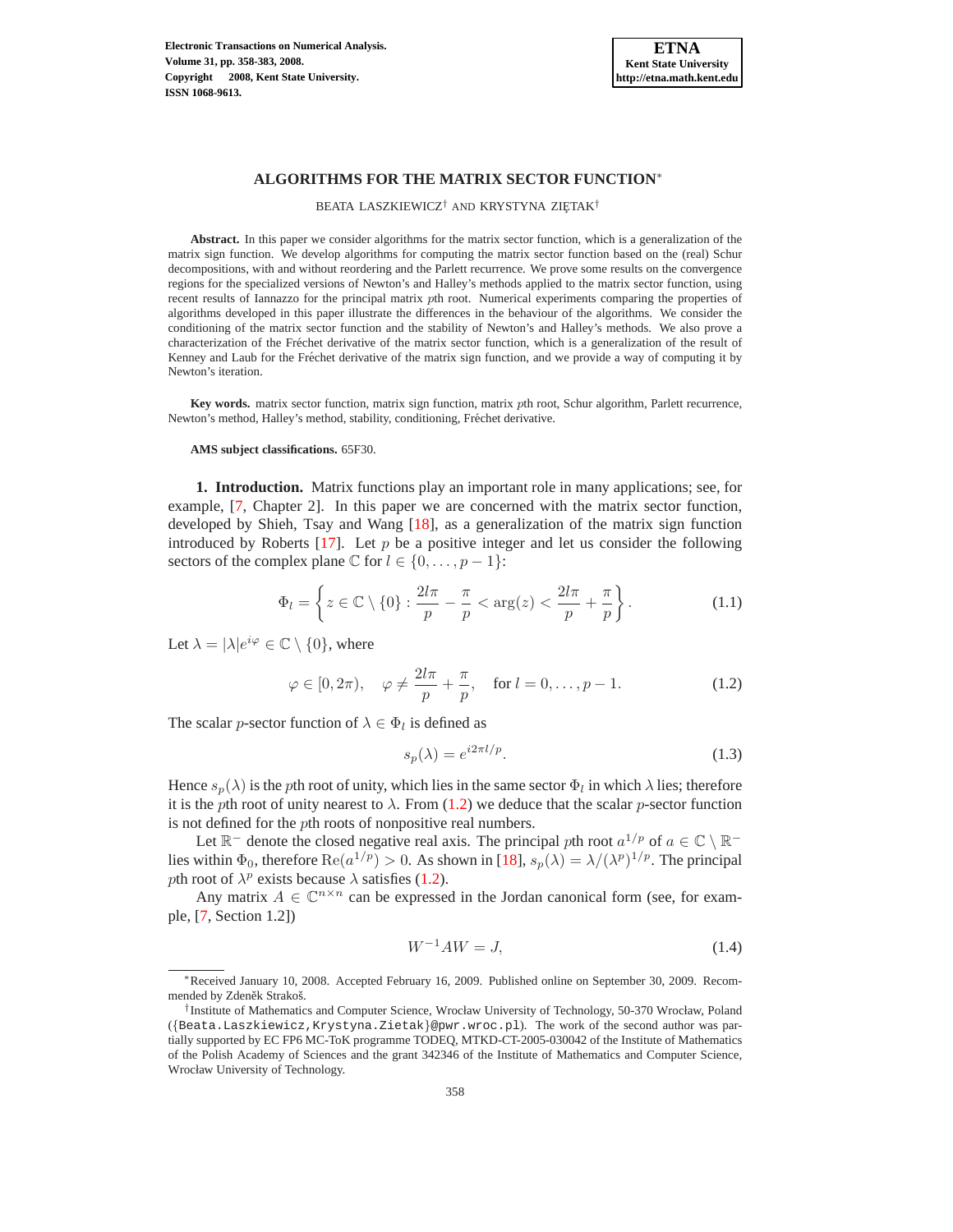where  $W$  is nonsingular and  $J$  is a block diagonal matrix of Jordan blocks of the form

$$
\left[\begin{array}{cccc} \lambda & 1 & & \\ & \lambda & \ddots & \\ & & \ddots & 1 \\ & & & \lambda \end{array}\right]
$$

Let  $\{\lambda_1, \ldots, \lambda_n\}$  be the spectrum of a nonsingular matrix A, with not necessarily distinct eigenvalues  $\lambda_i$ , satisfying (see [\(1.2\)](#page-0-0))

$$
\arg(\lambda_j) \neq \frac{2l\pi}{p} + \frac{\pi}{p}, \quad \text{for } l = 0, \dots, p-1,
$$
\n(1.5)

.

<span id="page-1-2"></span>and ordered in such a way that the main diagonal of J is  $(\lambda_1, \dots, \lambda_n)$ . Then the matrix sector function of  $A$  can be defined as (see [\[13,](#page-24-1) [18\]](#page-25-0))

$$
\operatorname{sect}_p(A) = W \operatorname{diag}(s_p(\lambda_1), \dots, s_p(\lambda_n)) W^{-1}.
$$
 (1.6)

<span id="page-1-0"></span>In principle, we could compute the matrix sector function from the Jordan form [\(1.4\)](#page-0-1). However, the use of the Jordan form is avoided since it is computationally unattractive because of its computational cost and the possible ill-conditioning of  $W$  if  $\overline{A}$  is not Hermitian.

The principal matrix pth root of A, denoted by  $A^{1/p}$ , is the unique matrix X such that  $X^p = A$  and the eigenvalues of X lie within the sector  $\Phi_0$ ; see, for example, [\[7,](#page-24-0) Section 7]. If A has no eigenvalue on  $\mathbb{R}^-$ , then  $A^{1/p}$  exists. The matrix sector function can be expressed in the following way (see [\[18\]](#page-25-0))

$$
\operatorname{sect}_p(A) = A(A^p)^{-1/p},\tag{1.7}
$$

<span id="page-1-1"></span>where  $(A^p)^{1/p}$  is the principal matrix pth root of  $A^p$ . Therefore we can compute the matrix sector function using algorithms for principal matrix *pth* roots. However, we would like to develop algorithms for computing directly the matrix sector function without computing the matrix pth root. This is a goal of this paper.

In the paper we show how some theoretical results and algorithms, known for the matrix sign function and the matrix pth root, can be extended to the matrix sector function. The matrix sector function is interesting for us, because these generalizations are not always easy and possible. Some basic properties of the matrix sector function are recalled in Section [2.](#page-2-0)

In Section [3](#page-3-0) we derive an algorithm for computing the matrix sector function based on the Schur decomposition. We call this algorithm the *complex Schur algorithm*. It is a generalization of the Schur method by Higham [\[7,](#page-24-0) Section 5.2] for computing the matrix sign function. In the complex Schur algorithm we use also some ideas from the Smith method for the matrix pth root (see [\[19,](#page-25-2) [20\]](#page-25-3)). The complex Schur algorithm is applicable to every A for which the matrix sector function exists. We also propose its modification employing the reordering of the Schur decomposition.

The *real Schur algorithm* for computing the matrix sector function of a real matrix in real arithmetic is stated in Section [3.](#page-3-0) It employs a real Schur decomposition. The algorithm is partly similar to the method of Smith [\[20\]](#page-25-3) for computing some real primary matrix pth root of a real matrix (see also [\[7,](#page-24-0) Section 7.2]). Unfortunately, the real Schur algorithm fails when A has multiple complex eigenvalues in the sectors  $\Phi_l$  different from  $\Phi_0$  and  $\Phi_{p/2}$  (if  $p$  is even). The reordered real Schur algorithm is also mentioned. Numerical experiments comparing the above four versions of the Schur algorithm for the matrix sector function are presented in Section [6.](#page-16-0)

**ETNA Kent State University http://etna.math.kent.edu**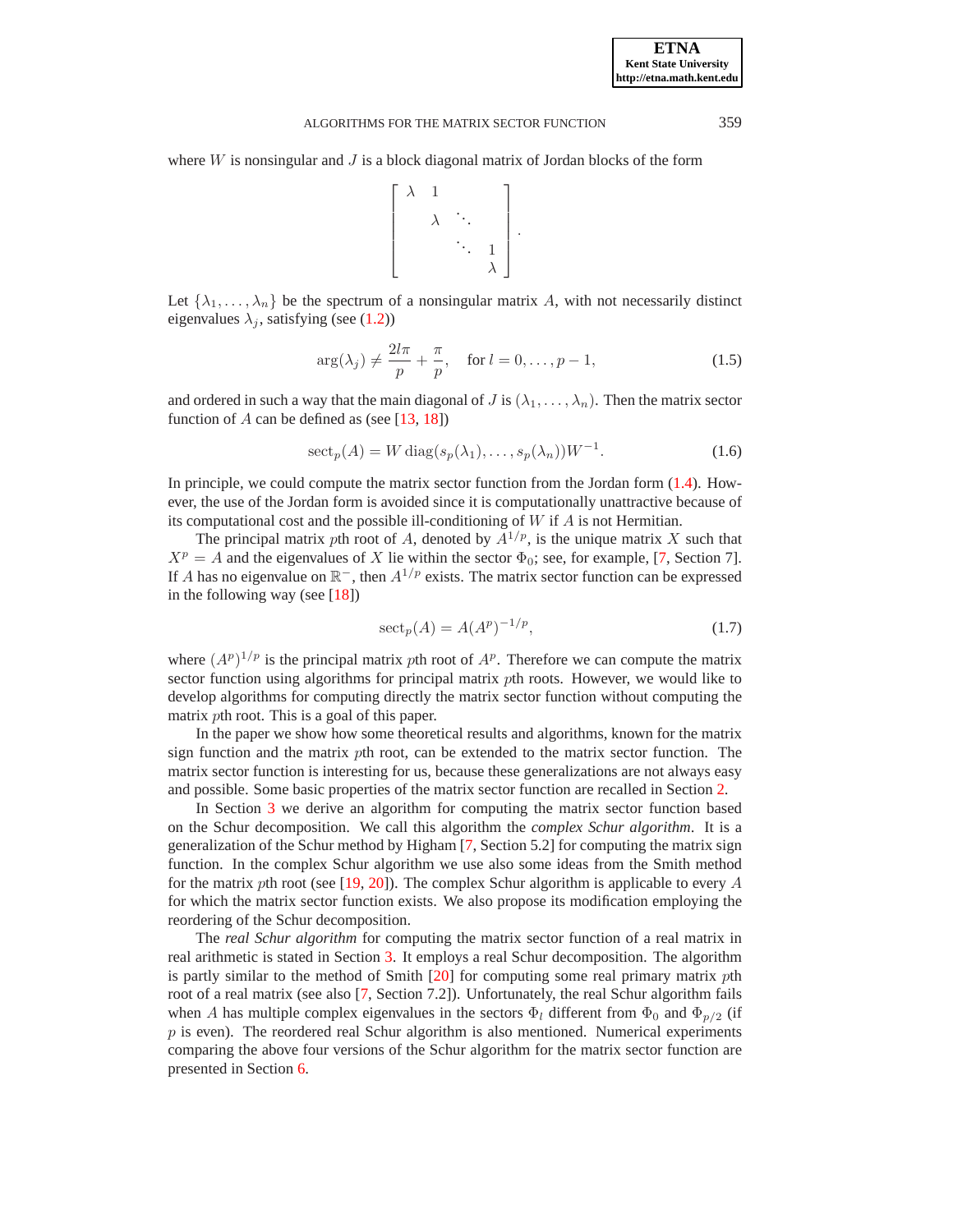In Section [4](#page-8-0) we consider Newton's and Halley's methods for computing the matrix sector function. These methods were formulated in [\[13\]](#page-24-1) and [\[18\]](#page-25-0), respectively, but without any information about the regions of convergence. We prove some results on convergence regions, using the recent results of Iannazzo  $[9, 11]$  $[9, 11]$  for the matrix principal pth root. Our proof is based on a similar trick, which was used in [\[2,](#page-24-4) Section 6]. To our best knowledge the convergence regions for the specialized versions of Newton's and Halley's methods applied to the matrix sector function were unknown up till now. The results of Iannazzo concern Newton's and Halley's scalar iterations for the principal pth root of a number  $\alpha$  with starting point equal to 1. For the scalar sector function  $s_n(\lambda)$  we have an opposite situation:  $a = 1$  and the starting point is equal to  $\lambda$ ; see Section [4.](#page-8-0) The stability of Newton's and Halley's methods for the matrix sector function follows from the general result of Iannazzo [\[10,](#page-24-5) Section 4.6] for matrix iterations.

The conditioning of the matrix sector function is considered in Section [5.](#page-13-0) We generalize to the matrix sector function a characterization of the Fréchet derivative proven by Kenney and Laub for the matrix sign function. We also show that Newton's iteration provides a way of computing the Fréchet derivative of the matrix sector function. It generalizes the result of Kenney and Laub for the matrix sign function (see [\[7,](#page-24-0) Section 5.3] and [\[12\]](#page-24-6)) and it is related to the very recent result of Al-Mohy and Higham [\[1\]](#page-24-7) for computing the Fréchet derivative of a matrix function by iterative methods.

Numerical tests, presented in Section [6,](#page-16-0) illustrate the differences in the behaviour of all algorithms developed in this paper. We also include results for the matrix sector func-tion computed directly from [\(1.6\)](#page-1-0) and from [\(1.7\)](#page-1-1), where  $X^{1/p}$  is computed by the standard MATLAB matrix power operator, which uses the eigensystem of  $X$ .

In the whole paper we assume that  $\tilde{A}$  satisfies the conditions [\(1.5\)](#page-1-2), i.e., that the matrix sector function exists for A.

<span id="page-2-0"></span>**2. Properties of the matrix sector function.** A research monograph by Higham [\[7\]](#page-24-0) presents the theory of matrix functions and numerical methods for computing them, as well as an overview of applications. Some properties of the matrix sector function are common for matrix functions.

<span id="page-2-1"></span>Let  $S = \operatorname{sect}_p(A)$ . The following relations

$$
AS = SA, \quad S^p = I,\tag{2.1}
$$

lead to the algorithms for computing the matrix sector function. The second equality in [\(2.1\)](#page-2-1) means that  $S$  is some pth root of the identity matrix. However, it is the principal pth root, i.e., the identity matrix I, only when all eigenvalues of A lie in the sector  $\Phi_0$ .

Using  $(1.7)$ , we can express A in the following way:

<span id="page-2-2"></span>
$$
A = SN,\t(2.2)
$$

where  $N = S^{-1}A = S^{p-1}A = (A^p)^{1/p}$ , because S commutes with A and since the spectrum of  $S^{-1}A$  lies in the sector  $\Phi_0$ . We call the expression [\(2.2\)](#page-2-2) the *matrix sector decomposition*, and we will use it in Section [5](#page-13-0) to characterize the Fréchet derivative of the matrix sector function.

If  $B = V^{-1}AV$ , then  $\mathrm{sect}_p(B) = V^{-1} \mathrm{sect}_p(A)V$  for arbitrary nonsingular  $V \in \mathbb{C}^{n \times n}$ . The inverse of  $\operatorname{sect}_p(A)$  is equal to the matrix sector function of  $A^{-1}$ .

The formula [\(1.7\)](#page-1-1) is well-known for the matrix sign function ( $p = 2$ ), and the decomposition  $(2.2)$  is a generalization of the matrix sign decomposition, introduced by Higham  $[6]$ .

Some applications of the matrix sector function are mentioned in [\[18\]](#page-25-0).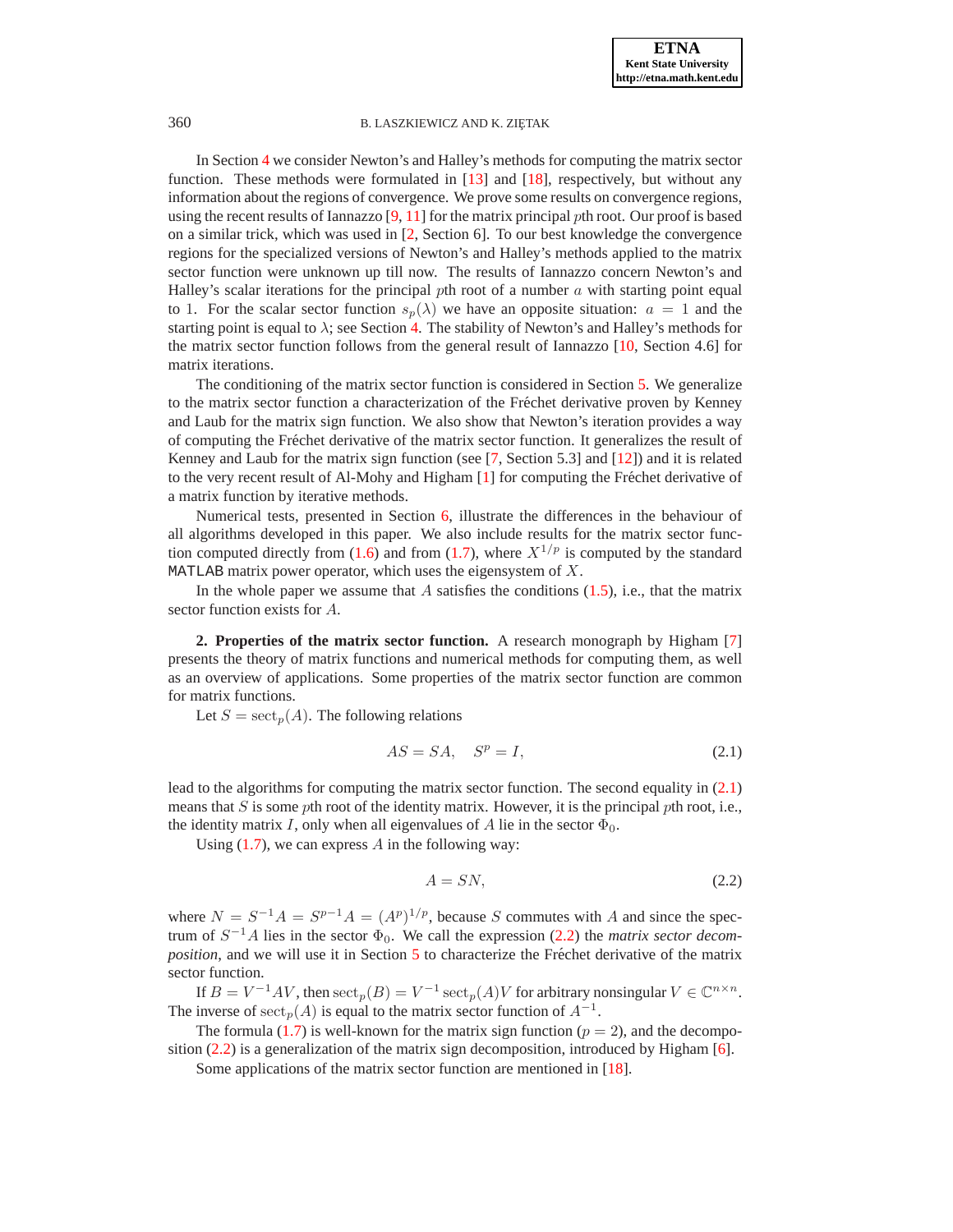<span id="page-3-0"></span>**3. The Schur algorithms.** In this section we apply the Schur decompositions to compute the matrix sector function. The Schur decomposition of  $A \in \mathbb{C}^{n \times n}$ 

$$
A = QRQH, Q unitary, R upper triangular,
$$
 (3.1)

<span id="page-3-2"></span><span id="page-3-1"></span>and the real Schur decomposition of  $A \in \mathbb{R}^{n \times n}$ 

$$
A = Q R QT, Q orthogonal, R real upper quasi-triangular,
$$
 (3.2)

are useful tools for matrix functions, because they can be computed with backward stability by the OR method; see, for example, [\[4\]](#page-24-9). Here  $M<sup>T</sup>$  denotes the transpose of M and  $M<sup>H</sup>$ denotes the conjugate transpose. In [\(3.2\)](#page-3-1) the upper quasi-triangular matrix R has  $m \leq n$ blocks on the main diagonal of orders  $m_i$  equal to either 1 or 2. The blocks of orders 2 correspond to complex conjugate eigenvalues pairs. The blocks of R are denoted by  $R_{ij}$ . In the Schur decomposition [\(3.1\)](#page-3-2) all blocks of R are  $1 \times 1$ .

We now show how some ideas of the Schur method by Higham [\[7,](#page-24-0) Section 5.2] for computing the matrix sign function, and the Smith method [\[20\]](#page-25-3) for any primary matrix pth root can be applied to the matrix sector function. Both methods utilize the Schur decompositions and a fast Parlett recursion [\[16\]](#page-25-4).

The significance of the Schur decompositions is that computing a matrix function  $f(A)$ reduces to computing  $f(R)$ , since  $f(A) = Qf(R)Q^H$  when we use the Schur decomposi-tion [\(3.1\)](#page-3-2), and  $f(A) = Qf(R)Q^T$  when we use the real Schur decomposition [\(3.2\)](#page-3-1). Therefore we focus on computing the matrix sector function of an upper (quasi) triangular matrix R determined in [\(3.1\)](#page-3-2) and [\(3.2\)](#page-3-1), respectively. We recall that we have assumed that  $\operatorname{sect}_p(A)$ exists, hence  $\operatorname{sect}_p(R)$  also exists.

Let  $U = \operatorname{sect}_p(R)$ . The main diagonal blocks  $U_{ii}$  of U are equal to  $\operatorname{sect}_p(R_{ii})$ . The superdiagonal blocks  $U_{ij}$  satisfy the following recurrence relation, derived by Parlett [\[16\]](#page-25-4) for a matrix function of a block upper triangular matrix,

$$
R_{ii}U_{ij} - U_{ij}R_{jj} = U_{ii}R_{ij} - R_{ij}U_{jj} + \sum_{k=i+1}^{j-1} (U_{ik}R_{kj} - R_{ik}U_{kj}),
$$
 (3.3)

<span id="page-3-3"></span>for  $i < j$ . This recurrence comes from equating blocks in the commutativity relation  $UR =$ RU (compare [\(2.1\)](#page-2-1)) and it can be applied to compute superdiagonal blocks  $U_{ij}$ , provided that we may evaluate the main diagonal blocks  $U_{ii}$ ,  $U_{jj}$ , and solve the Sylvester equation [\(3.3\)](#page-3-3) for  $U_{ij}$ . The unique solution  $U_{ij}$  of [\(3.3\)](#page-3-3) exists provided that  $R_{ii}$  and  $R_{jj}$  have no eigenvalues in common.

If the blocks  $R_{ii}$  and  $R_{jj}$  have a common eigenvalue, then we have to apply the relation  $U<sup>p</sup> = I$  (compare the second relation in [\(2.1\)](#page-2-1)) in order to compute the appropriate remaining blocks of the matrix sector function of  $R$ . For this purpose we use some ideas from the method of Smith  $[20]$  for computing the pth root Y of R. In the method of Smith  $[20]$  the superdiagonal blocks of Y are evaluated from the recurrence that follows from the equality  $Y^p = R$ . A similar recurrence holds also for the matrix sector function U of R, because  $U<sup>p</sup> = I$ . The only differences between these recurrence relations are in computing the main diagonal blocks of Y and U, respectively, and in the superdiagonal blocks of R. In the method of Smith the main diagonal blocks of  $Y$  are the appropriate primary  $p$ th roots of the main diagonal blocks of R. However, in our algorithm the main diagonal blocks of  $U$  are equal to the matrix sector functions of the main diagonal blocks of R. The superdiagonal blocks of  $R$  in the Smith recurrence relation are replaced in our algorithm by superdiagonal blocks of I, which are zero. Therefore we write the following generalized Sylvester equation for  $U_{ij}$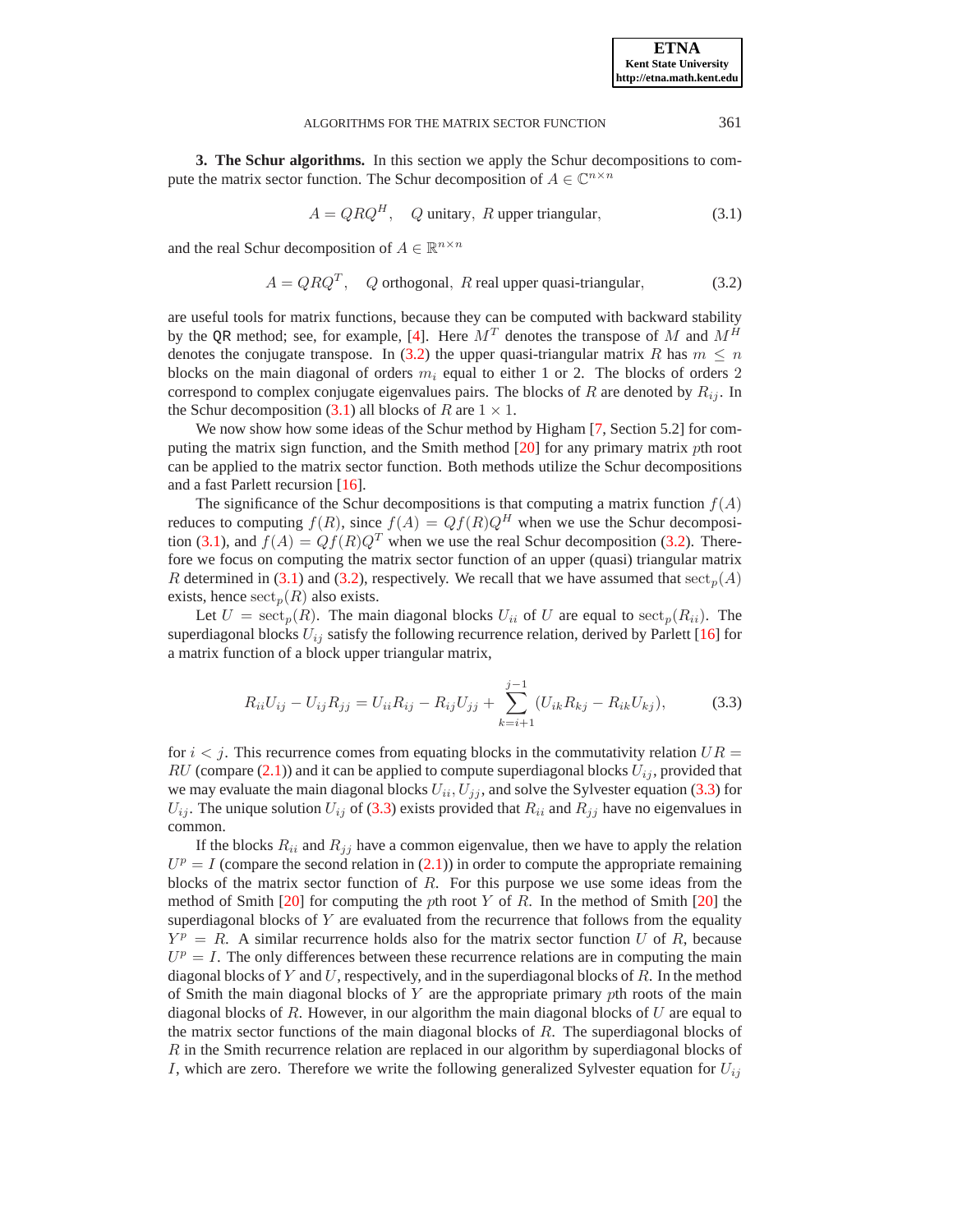without details of derivation, because this is the same as in the proof of Smith [\[20,](#page-25-3) Section 4] for the matrix pth roots; see also [\[19\]](#page-25-2). We use the same notations as in the formulation of the Smith method in [\[7,](#page-24-0) Section 7.2]:

<span id="page-4-2"></span><span id="page-4-1"></span>
$$
\sum_{k=0}^{p-1} V_{ii}^{(p-2-k)} U_{ij} V_{jj}^{(k-1)} = -\sum_{k=0}^{p-2} V_{ii}^{(p-3-k)} B_k,
$$
\n(3.4)

<span id="page-4-0"></span>where

$$
V_{jj}^{(k)} = U_{jj}^{k+1}, \qquad \text{for } k = -1, \dots, p-2, \qquad (3.5)
$$

$$
B_k = \sum_{l=i+1}^{j} U_{il} V_{lj}^{(k)}, \qquad \text{for } k = 0, \dots, p-2, \qquad (3.6)
$$

$$
V_{ij}^{(k)} = \sum_{l=0}^{k} V_{ii}^{(k-l-1)} U_{ij} V_{jj}^{(l-1)} + \sum_{l=0}^{k-1} V_{ii}^{(k-2-l)} B_l, \quad \text{for } k = 0, \dots, p-2.
$$
 (3.7)

We are now in a position to formulate the complex Schur algorithm for the matrix sector function. Let A have the Schur decomposition [\(3.1\)](#page-3-2), where  $R = [r_{ij}]$ . Let  $U = \text{sect}_p(R) =$  $[u_{ij}]$ . Since now all blocks of R and U in [\(3.3\)](#page-3-3) and [\(3.4\)](#page-4-0) are of order 1, we replace the blocks by the elements of the matrices  $R$  and  $U$  in the proper way. The matrix  $U$  is upper triangular and  $u_{ii} = s_p(r_{ii})$ . If  $r_{ii} \neq r_{jj}$ , then we can solve [\(3.3\)](#page-3-3) for  $u_{ij}$ . If  $r_{ii} = r_{jj}$ , then the left hand side in [\(3.4\)](#page-4-0) has the form  $\alpha_{ij}u_{ij}$ , where

<span id="page-4-3"></span>
$$
\alpha_{ij} = \sum_{k=0}^{p-1} v_{ii}^{(p-2-k)} v_{jj}^{(k-1)} = p u_{ii}^{p-1}
$$

and  $\alpha_{ij} \neq 0$  because  $u_{ii}$  is the scalar sector function. Thus we can compute  $u_{ij}$  from [\(3.4\)](#page-4-0), and all the superdiagonal elements of  $U$  can be computed from  $(3.3)$  and  $(3.4)$ , respectively.

# **Complex Schur algorithm for the matrix sector function**

Let  $A \in \mathbb{C}^{n \times n}$  have eigenvalues satisfying [\(1.5\)](#page-1-2). This algorithm computes  $\mathrm{sect}_p(A)$ . Step 1. Compute a Schur decomposition  $A = QRQ^H$ , with  $R = [r_{ij}]$  upper triangular, and

check if the eigenvalues of  $R$  satisfy the assumption [\(1.5\)](#page-1-2).

Step 2. For 
$$
j = 1, ..., n
$$

$$
u_{jj} = s_p(r_{jj})
$$
  
\n
$$
v_{jj}^{(k)} = u_{jj}^{k+1}, \quad k = -1, ..., p-2
$$
  
\nfor  $i = j - 1, j - 2, ..., 1$   
\n
$$
b_k = \sum_{l=i+1}^{j-1} u_{il}v_{lj}^{(k)}, \quad k = -1, ..., p-2
$$
  
\n
$$
u_{ij} = \begin{cases}\n-\frac{1}{p}u_{ii} \sum_{k=0}^{p-2} v_{ii}^{(p-3-k)}b_k, & \text{for } u_{ii} = u_{jj} \\
r_{ij} \frac{u_{ii} - u_{jj}}{r_{ii} - r_{jj}} + \frac{\sum_{k=i+1}^{j-1} (u_{ik}r_{kj} - r_{ik}u_{kj})}{r_{ii} - r_{jj}}, & \text{for } u_{ii} \neq u_{jj} \\
v_{ij}^{(k)} = \sum_{l=0}^{k} v_{ii}^{(k-l-1)}u_{ij}v_{jj}^{(l-1)} + \sum_{l=0}^{k-1} v_{ii}^{(k-2-l)}b_l, & k = -1, ..., p-2 \\
\text{end } i\n\end{cases}
$$

end j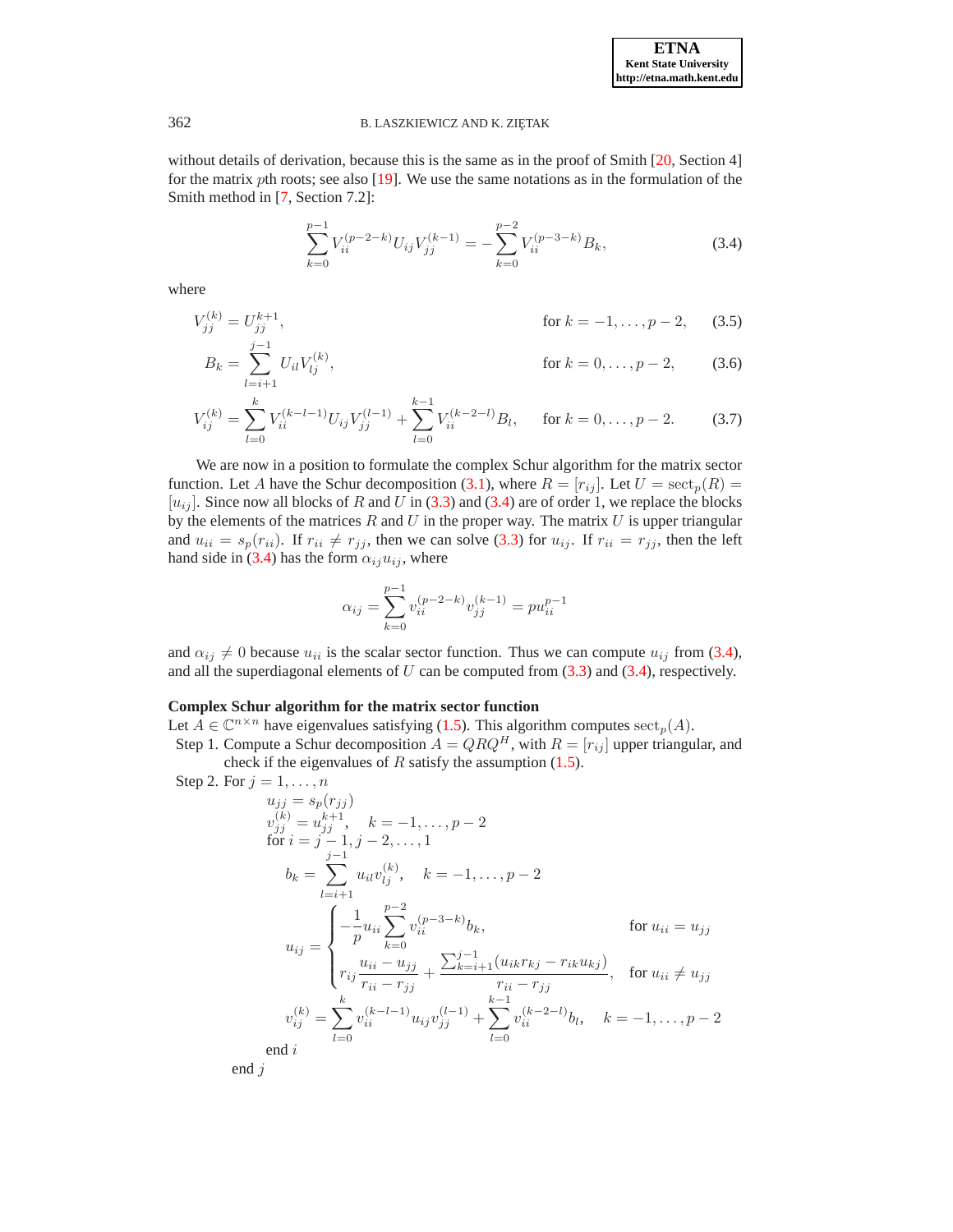Step 3.  $\mathrm{sect}_p(A) = QUQ^H$ .

Higham has observed that the matrix sign function of an upper triangular matrix will usually have some zero elements in the upper triangle; see [\[7,](#page-24-0) Section 5.2]. The matrix sector function has a similar property. This follows from the general Theorem 4.11 on functions of triangular matrices in  $[7]$ . If the diagonal elements of  $R$  are grouped according to the sectors  $\Phi_l$ , then  $U_{jj} = \operatorname{sect}_p(R_{jj})$  is the identity matrix multiplied by the pth root of unity lying in the corresponding sector  $\Phi_l$ , including all eigenvalues of the main diagonal block  $R_{ij}$  of R, and we utilize only the Parlett recurrence [\(3.3\)](#page-3-3) to compute  $U = \text{sect}_p(R)$ . Thus, computing the main diagonal blocks  $U_{jj}$  of U is very cheap and there is no reason to apply the generalized Sylvester equation  $(3.4)$  to compute  $U$ . Therefore, we propose the reordered complex Schur algorithm, formulated below. We underline that now the orders of the blocks  $R_{ij}$  can be large and each block  $R_{ij}$  has eigenvalues only in one sector.

## **Reordered complex Schur algorithm for the matrix sector function**

- Let  $A \in \mathbb{C}^{n \times n}$  have eigenvalues satisfying [\(1.5\)](#page-1-2). This algorithm computes  $\mathrm{sect}_p(A)$ .
- Step 1. Compute a Schur decomposition  $A = QRQ^H$ , where  $R = [r_{ij}]$  is upper triangular, and check if the eigenvalues of  $R$  satisfy  $(1.5)$ .
- Step 2. Determine the sequence of indices  $l_1, l_2, \ldots, l_q$   $(0 \le l_1 < l_2 < \cdots < l_q \le p-1)$ of different sectors  $\Phi_{l_k}$  in which elements  $r_{jj}$  lie. For  $k = 1, \ldots, q$  compute the number  $t_k$  of the elements  $r_{jj}$ , which belong to  $\Phi_{l_k}$ . Determine the vector  $w =$  $[w_1, \ldots, w_n]$ , where  $w_j = k$  if  $r_{jj}$  is in  $\Phi_{l_k}$ .
- Step 3. According to the vector w, compute the reordered Schur decomposition  $A = \hat{Q} \hat{R} \hat{Q}^H$ and divide the triangular matrix  $\tilde{R}$  into blocks so that the block  $\tilde{R}_{kk}$  on the main diagonal is  $t_k \times t_k$   $(k = 1, \ldots, q)$ .
- Step 4. Compute  $\widetilde{U} = \operatorname{sect}_p(\widetilde{R})$  in the following way: for  $k = 1, \ldots, q$  compute  $\operatorname{sect}_p(\widetilde{R}_{kk})$ , which are equal to the identity matrix multiplied by the adequate pth root of unity, and compute the superdiagonal blocks  $U_{ij}$  of U from equation [\(3.3\)](#page-3-3).
- Step 5. Compute  $\operatorname{sect}_p(A) = \widetilde{Q} \widetilde{U} \widetilde{Q}^H$ .

Computing  $t_k$  in Step 2 of the reordered complex Schur algorithm can be achieved by the function swapping, which is included in the function funm in MATLAB 7.6. The reordered Schur decomposition in Step 3 can be computed by the standard MATLAB function ordschur, which is available in MATLAB 7.6. The vector  $w$  determined in Step 2 corresponds to the vector CLUSTERS of cluster indices used by ordschur, such that all eigenvalues with the same CLUSTERS value form one cluster and the specified clusters are sorted in descending order along the diagonal of the triangular  $R$  — the cluster with highest index appears in the upper left corner. The block  $R_{kk}$  has eigenvalues only in  $\Phi_{l_k}$ , so that  $R_{ii}$  and  $R_{ij}$  do not have a common eigenvalue, hence equation [\(3.3\)](#page-3-3) has the unique solution  $U_{ij}$ . Therefore, the reordered complex Schur algorithm works for all matrices A for which the matrix sector function exists.

If a real matrix  $A$  has the complex Schur decomposition  $(3.1)$ , then the above methods require complex arithmetic. We now derive an algorithm for computing the matrix sector function of a real matrix  $A$  in real arithmetic, using the real Schur decomposition  $(3.2)$ .

Let  $A \in \mathbb{R}^{n \times n}$  have the real Schur decomposition [\(3.2\)](#page-3-1). A formula for  $\operatorname{sect}_p(R_{jj})$ , for

$$
R_{jj} = Z \operatorname{diag}(\lambda, \bar{\lambda}) Z^{-1} \in \mathbb{R}^{2 \times 2}, \quad \operatorname{Im}(\lambda) \neq 0,
$$

can be obtained by adapting the approach used in  $[20]$  for the matrix pth roots; see also [\[7,](#page-24-0)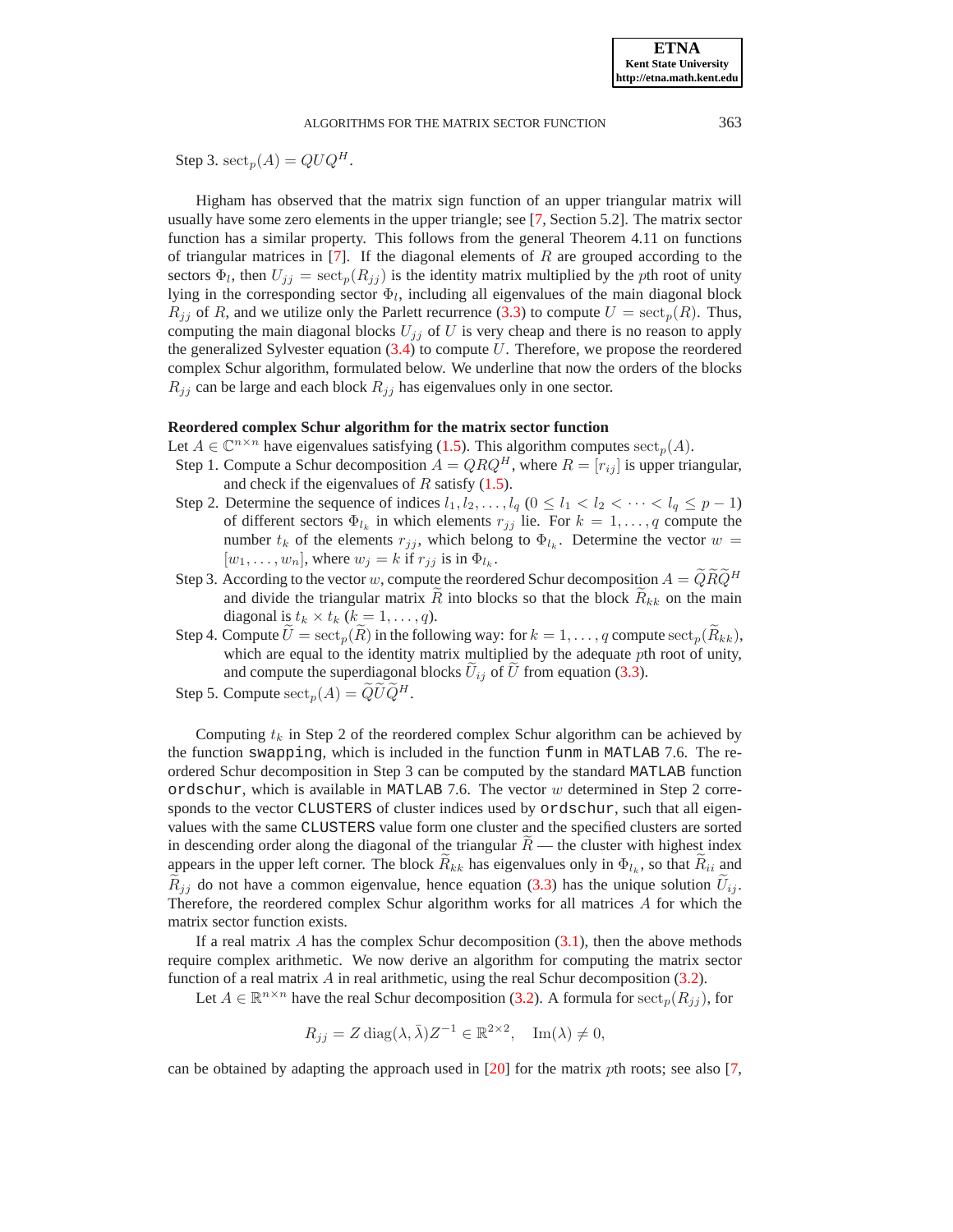Section 7.2]. Namely, it is easily seen that

$$
U_{jj} = \operatorname{sect}_p(R_{jj}) = aI + \frac{b}{\operatorname{Im}(\lambda)}(R_{jj} - \operatorname{Re}(\lambda)I),
$$

where  $s_p(\lambda) = a + ib$ . If the block  $R_{jj}$  is  $1 \times 1$ , then the only element of  $U_{jj}$  is equal to the scalar sector function of the only element of  $R_{ij}$ .

The generalized Sylvester equation [\(3.4\)](#page-4-0) can be transformed into the following linear system, applying the operator vec,

$$
\sum_{k=0}^{p-1} \left( V_{ii}^{(p-2-k)} \otimes V_{jj}^{(k-1)} \right) \text{vec}(U_{ij}) = -\text{vec}\left( \sum_{k=0}^{p-2} V_{ii}^{(p-3-k)} B_k \right),\tag{3.8}
$$

<span id="page-6-0"></span>which has dimension 1, 2 or 4. We now check when, for  $i < j$ , the block  $U_{ij}$  can be computed from [\(3.8\)](#page-6-0).

Let  $\Lambda(X)$  denote the set of all eigenvalues of a matrix X and let the block  $U_{ii}$  have the order  $m_i, 1 \leq m_i \leq 2$ . The matrix of the linear system [\(3.8\)](#page-6-0) has the eigenvalues

$$
\alpha_{r,s}=\sum_{k=0}^{p-1}\nu_r^k\theta_s^{p-1-k}=\begin{cases}\frac{\nu_r^p-\theta_s^p}{\nu_r-\theta_s}, & \nu_r\neq\theta_s,\\p\nu_r^{p-1}, & \nu_r=\theta_s,\end{cases}
$$

where  $1 \le r \le m_i, 1 \le s \le m_j$ , while  $\nu_r \in \Lambda(U_{ii})$  and  $\theta_s \in \Lambda(U_{jj})$  are eigenvalues of the blocks  $U_{ii}$ ,  $U_{ij}$ , respectively. If  $\nu_r \neq \theta_s$  for some r, s, then the matrix of the linear system [\(3.8\)](#page-6-0) is singular because  $\nu_r^p = \theta_s^p = 1$ . Therefore we can compute the block  $U_{ij}$ from [\(3.8\)](#page-6-0) only if  $\nu_r = \theta_s$  for all r, s. This can happen only if all eigenvalues of the blocks  $R_{ii}$  and  $R_{jj}$  lie in the same sector  $\Phi_l$ . A pair of conjugate complex eigenvalues belongs to a common sector only if it is  $\Phi_0$  or  $\Phi_{p/2}$  (if p is even), which covers also the case of real eigenvalues. Therefore we can compute  $U_{ij}$  from [\(3.4\)](#page-4-0) only when a common sector is the sector  $\Phi_0$  or  $\Phi_{p/2}$ . This can happen only in the following cases (we denote by  $\lambda(X)$  any eigenvalue of  $X$ ):

- (a)  $m_i = m_j = 1$  and  $\lambda(R_{ii}) > 0, \lambda(R_{ii}) > 0$ ;
- (b)  $m_i = m_j = 1$  and  $\lambda(R_{ii}) < 0, \lambda(R_{jj}) < 0$  (if p is even);
- (c)  $m_i = m_j = 2$  and  $\lambda(R_{ii}), \lambda(R_{jj}) \in \Phi_0$  or  $\lambda(R_{ii}), \lambda(R_{jj}) \in \Phi_{p/2}$  (if p is even);
- (d)  $m_i + m_j = 3$  and a real eigenvalue and a pair of conjugate complex eigenvalues of  $R_{ii}$  and  $R_{jj}$ , respectively, lie in the sector  $\Phi_0$  or  $\Phi_{p/2}$  (if p is even).

Thus, we can apply [\(3.4\)](#page-4-0) only in very specific cases, and it is necessary to use also the Sylvester equation [\(3.3\)](#page-3-3) in order to compute the matrix sector function for more general cases. We recall that the Sylvester equation [\(3.3\)](#page-3-3) has the unique solution  $U_{ij}$  if and only if  $R_{ii}$  and  $R_{jj}$  have no eigenvalue in common. This holds only when  $m_i + m_j = 3$  or if  $m_i = m_j$  and  $\Lambda(R_{ii}) \cap \Lambda(R_{jj}) = \emptyset$ . If  $m_i = m_j = 2$  and  $\Lambda(R_{ii}) \cap \Lambda(R_{jj}) \neq \emptyset$ , then  $\Lambda(R_{ii}) = \Lambda(R_{jj})$ and we cannot use  $(3.3)$ . However, we recall that if the eigenvalue of  $R_{ii}$  lies within the sector  $\Phi_0$  or within the sector  $\Phi_{p/2}$ , then we can compute  $U_{ij}$  from [\(3.4\)](#page-4-0). Otherwise we can not apply either [\(3.4\)](#page-4-0) or [\(3.3\)](#page-3-3), and the real Schur algorithm, formulated below, does not work. Therefore, we can not apply the real Schur algorithm if A has multiple complex eigenvalues in the sectors different from  $\Phi_0$  or  $\Phi_{p/2}$ . In some cases, when  $m_i + m_j = 3$ , it is possible to apply both equations  $(3.4)$  and  $(3.3)$ . In such a situation we choose the equation  $(3.3)$  because it has a simpler form.

### **Real Schur algorithm for the matrix sector function**

Let  $A \in \mathbb{R}^{n \times n}$  have no multiple complex eigenvalues in the sectors different from  $\Phi_0$  or  $\Phi_{p/2}$ (if p is even) and let all eigenvalues of A satisfy [\(1.5\)](#page-1-2). This algorithm computes  $\operatorname{sect}_p(A)$ .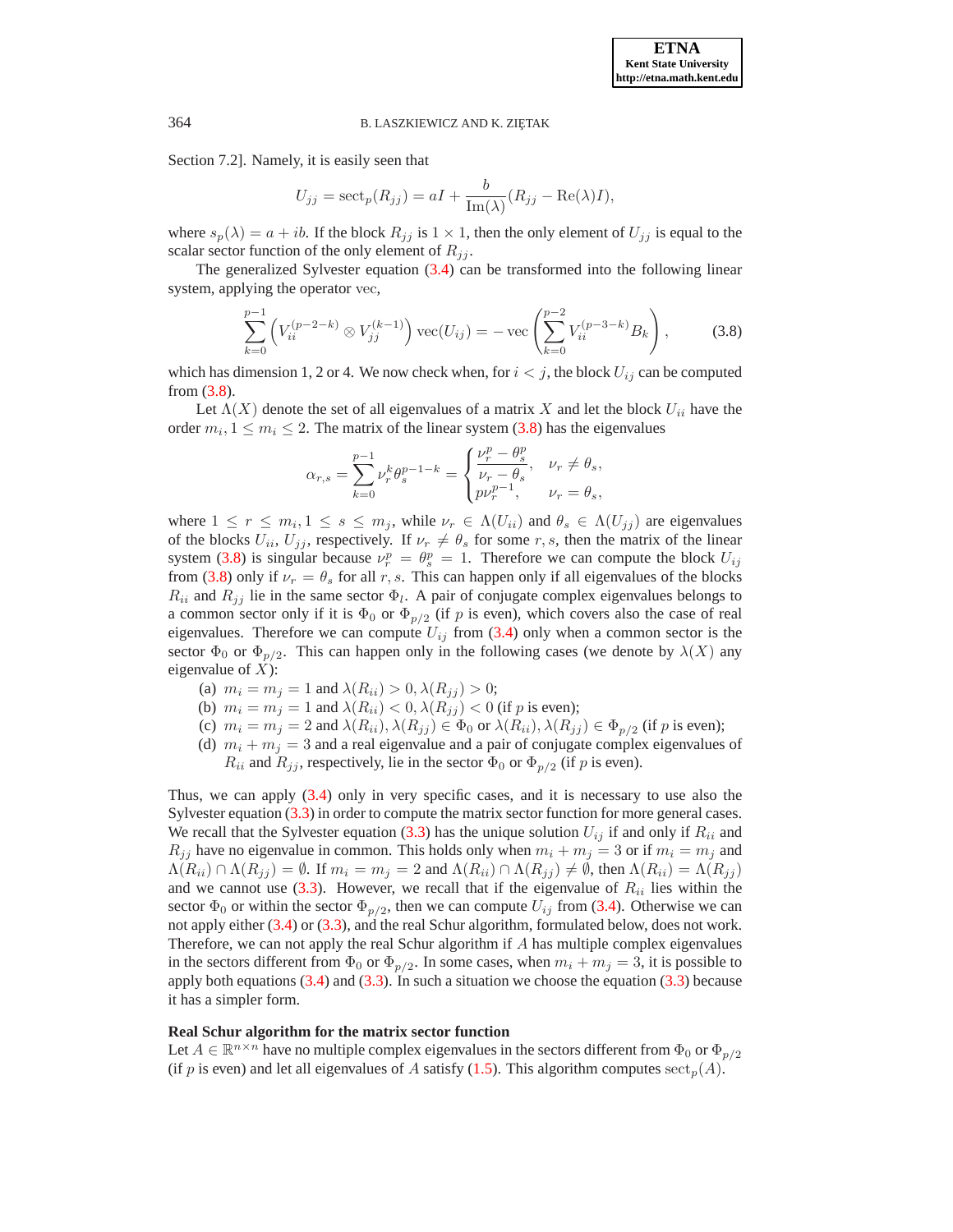Step 1. Compute a real Schur decomposition  $A = QRQ^T$ , where R is upper quasitriangular, that is block upper triangular with m main diagonal blocks  $R_{ij}$ , and check if the eigenvalues of the main diagonal blocks of  $R$  satisfy the assumption [\(1.5\)](#page-1-2).

Step 2. For  $j = 1, \ldots, m$ Compute  $U_{jj} = \operatorname{sect}_p(R_{jj})$ Compute  $V_{jj}^{(k)} = U_{jj}^{k+1}$  in [\(3.5\)](#page-4-1), for  $k = -1, ..., p - 2$ for  $i = j - 1, j - 2, \ldots, 1$ Compute  $B_k$  in [\(3.6\)](#page-4-2), for  $k = 0, ..., p - 2$ Compute  $U_{ij}$  in the following way • if  $m_i + m_j = 3$  or if  $m_i = m_j$  and  $\Lambda(R_{ii}) \cap \Lambda(R_{jj}) = \emptyset$ , then solve  $(3.3)$  for  $U_{ij}$ • if  $m_i = m_j = 1$  and  $\Lambda(R_{ii}) = \Lambda(R_{jj})$ , then solve [\(3.4\)](#page-4-0) for  $U_{ij}$ • if  $m_i = m_j = 2$  and  $R_{ii}$  and  $R_{jj}$  have common eigenvalues in  $\Phi_0$  or  $\Phi_{p/2}$  (if p is even), then solve [\(3.4\)](#page-4-0) for  $U_{ij}$ • if none of the above cases holds, then exit Compute  $V_{ij}^{(k)}$  in [\(3.7\)](#page-4-3), for  $k = 0, ..., p - 2$ end i end j Step 3.  $\mathrm{sect}_p(A) = QUQ^T$ .

The idea of reordering can be applied also to the real Schur algorithm. The way of reordering the eigenvalues should be such that each main diagonal block  $R_{ij}$  of the reordered upper quasi-triangular matrix R from the reordered real Schur decomposition  $A = QRQ^T$ , has the eigenvalues lying only in one of the sectors  $\Phi_l$  and the conjugate sector  $\bar{\Phi}_l = \Phi_{p-l}$ to  $\Phi_l$ , or just in  $\Phi_0$ , or in  $\Phi_{p/2}$  for even p. The main difference between the real and complex reordered Schur algorithms is in the first part of Step 4. The real reordered Schur algorithm uses, for computing  ${\rm sect}_p(R_{jj})$ , the real Schur algorithm, in which only [\(3.3\)](#page-3-3) is applied. Therefore, this step is not as cheap as in the reordered complex Schur algorithm, where  ${\rm sect}_p(R_{ij}) = \epsilon_l I$ . Other blocks of  ${\rm sect}_p(R)$  are determined in the reordered real Schur algorithm from [\(3.3\)](#page-3-3), hence similarly as in the reordered complex Schur algorithm by the Parlett recurrence. With regards to these analogies between algorithms we omit the formulation of the reordered real Schur algorithm for the matrix sector function. The reordered real Schur algorithm works under the same assumptions as the real Schur algorithm.

The complex Schur algorithm for the matrix sector function is a generalization of the Schur method proposed by Higham [\[7,](#page-24-0) Section 5.2] for the matrix sign function of a complex matrix having no pure imaginary eigenvalues. The complex Schur algorithm with reordering can be more expensive than the algorithm without reordering, because of the cost of solving the Sylvester equation [\(3.3\)](#page-3-3) when  $R_{ii}$  and  $R_{jj}$  are of large size, and because of the cost of computing the reordered Schur decomposition.

An application of the reordered Schur decomposition to computing the matrix sign function of a complex matrix is mentioned in [\[7,](#page-24-0) Section 5.2], without reporting details or numerical experiments. In the reordered Schur method, the matrix sign function of  $R$  would have only two main diagonal blocks, equal to  $\pm I$ . Higham writes that the cost of the reordering may or may not be less than the cost of (redundantly) computing zero elements in the upper triangle of the matrix sign function of  $R$ ; see Algorithm 5.5 in [\[7\]](#page-24-0). In the complex Schur algorithm for the matrix sector function, such a situation corresponds to computing the zero element  $u_{ij}$  from the first expression in Step 2, what would be redundant (compare Step 4 of the reordered complex Schur algorithm).

The reordering and blocking proposed by Davis and Higham [\[3\]](#page-24-10) for any matrix function

**ETNA Kent State University http://etna.math.kent.edu**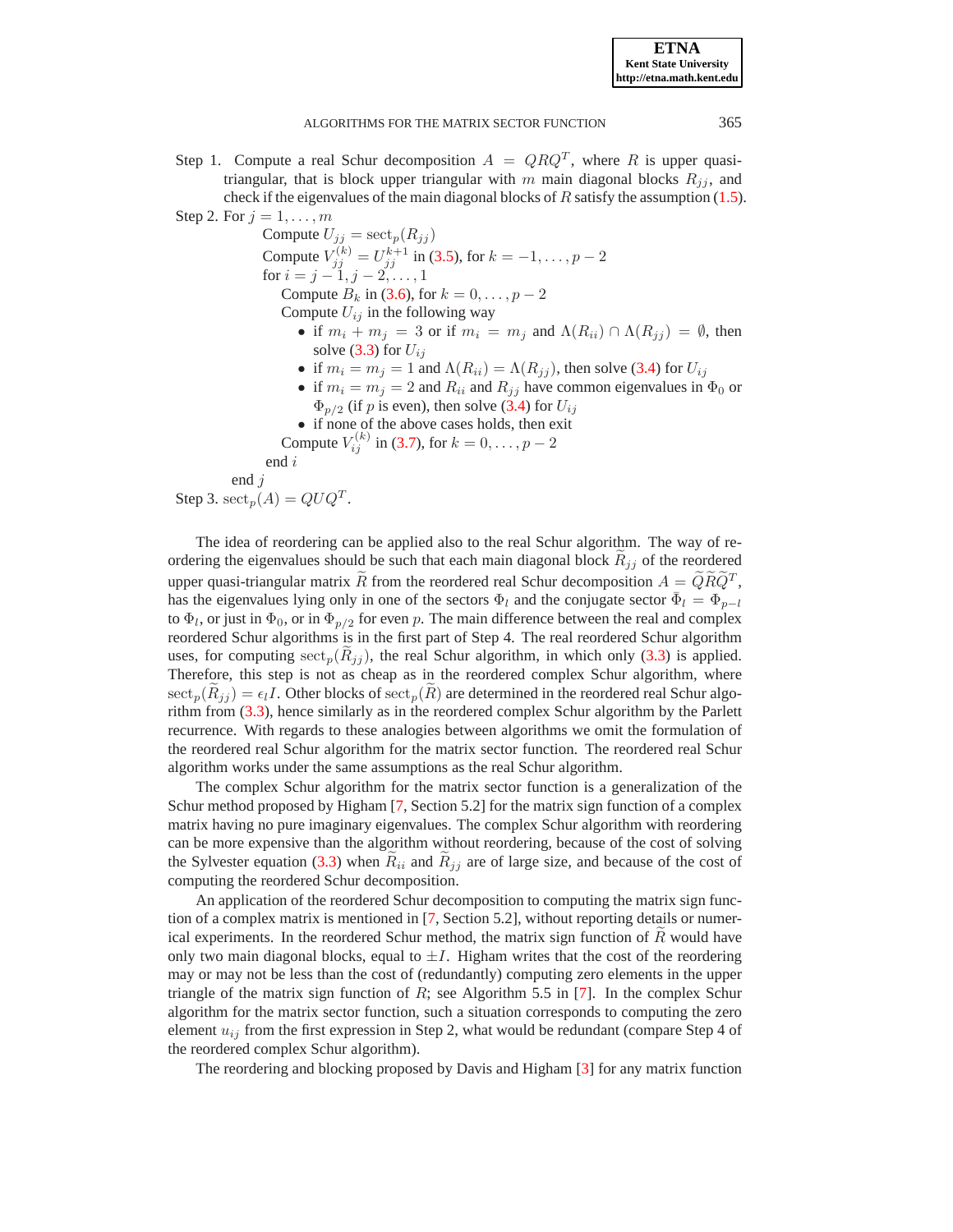are different from those developed in the above algorithms for the matrix sector function. Their algorithm has a parameter  $\delta$  that is used to determine the reordering and blocking of the Schur decomposition to balance the conflicting requirements of producing small diagonal blocks and keeping the separations of the blocks large, and it is intended primarily for functions having a Taylor series.

<span id="page-8-0"></span>**4. Newton's and Halley's methods.** Newton's and Halley's iterative methods are very popular tools for computing matrix functions; see [\[7\]](#page-24-0). The matrix sector function  $\operatorname{sect}_p(A)$ is a pth root of the identity matrix (see the definition and  $(2.1)$ ) which depends on the eigenvalues of  $A$ , and  $(1.7)$  holds. Therefore, it is obvious that there are many links between algorithms for computing the matrix pth root and the matrix sector function.

Computing the matrix sector function of A requires iterative methods for solving the matrix equation  $X^p - I = 0$  with the starting matrix  $X_0 = A$ . For this purpose one can apply Newton's method [\[18\]](#page-25-0)

$$
X_{k+1} = \frac{1}{p}((p-1)X_k + X_k^{1-p}), \qquad X_0 = A,\tag{4.1}
$$

<span id="page-8-5"></span><span id="page-8-1"></span>or Halley's method [\[13\]](#page-24-1)

$$
X_{k+1} = X_k((p-1)X_k^p + (p+1)I)((p+1)X_k^p + (p-1)I)^{-1}, \qquad X_0 = A. \tag{4.2}
$$

It should be noticed that the iteration [\(4.1\)](#page-8-1) coincides with the customary Newton's method for the matrix equation  $X^p - B = 0$ , when the latter is defined, because  $X_0 = A$  commutes with  $B = I$ ; see [\[7,](#page-24-0) Section 7.3].

<span id="page-8-2"></span>Newton's and Halley's matrix iterations are related to the following scalar iteration

$$
x_{k+1} = g(x_k), \qquad x_0 = \lambda,\tag{4.3}
$$

<span id="page-8-3"></span>where  $\lambda$  satisfies the assumptions [\(1.2\)](#page-0-0). For Newton's method

$$
g(x) = \frac{(p-1)x^p + 1}{px^{p-1}},
$$
\n(4.4)

<span id="page-8-4"></span>and for Halley's method

$$
g(x) = x \frac{(p-1)x^p + (p+1)}{(p+1)x^p + (p-1)}.
$$
\n(4.5)

Let the sequence [\(4.3\)](#page-8-2) be convergent to  $x_* = s_p(\lambda)$ , where g is [\(4.4\)](#page-8-3) or [\(4.5\)](#page-8-4). It is easy to verify that  $x_*$  is an attractive fixed point. The scalar functions [\(4.4\)](#page-8-3) and [\(4.5\)](#page-8-4) do not depend on  $\lambda$ , hence the iterations [\(4.1\)](#page-8-1) and [\(4.2\)](#page-8-5) are pure rational matrix iterations defined in [\[11\]](#page-24-3), because they have the form  $Z_{k+1} = \varphi(Z_k)$   $(k = 0, 1, \ldots)$ . Therefore, from [\[11,](#page-24-3) Theorem 2.4] we obtain the following corollary.

<span id="page-8-6"></span>COROLLARY 4.1. *If for every eigenvalue*  $\lambda_j$  *of A, Newton's (Halley's) scalar method is convergent to the scalar sector function*  $s_p(\lambda_j)$ *, then Newton's (Halley's) matrix method is convergent to*  $\mathrm{sect}_p(A)$ *.* 

Thanks to Corollary [4.1](#page-8-6) the problem of the convergence of Newton's (Halley's) matrix iteration to the matrix sector function of  $A$  is reduced to the convergence of the corresponding scalar sequences to the scalar sector functions of the eigenvalues of A. Therefore, we can apply to the methods  $(4.1)$  and  $(4.2)$  some results proven in [\[9\]](#page-24-2) and [\[10\]](#page-24-5) for the matrix *p*th roots, to determine sets of matrices  $A$  for which Newton's and Halley's methods are convergent to  $\operatorname{sect}_p(A).$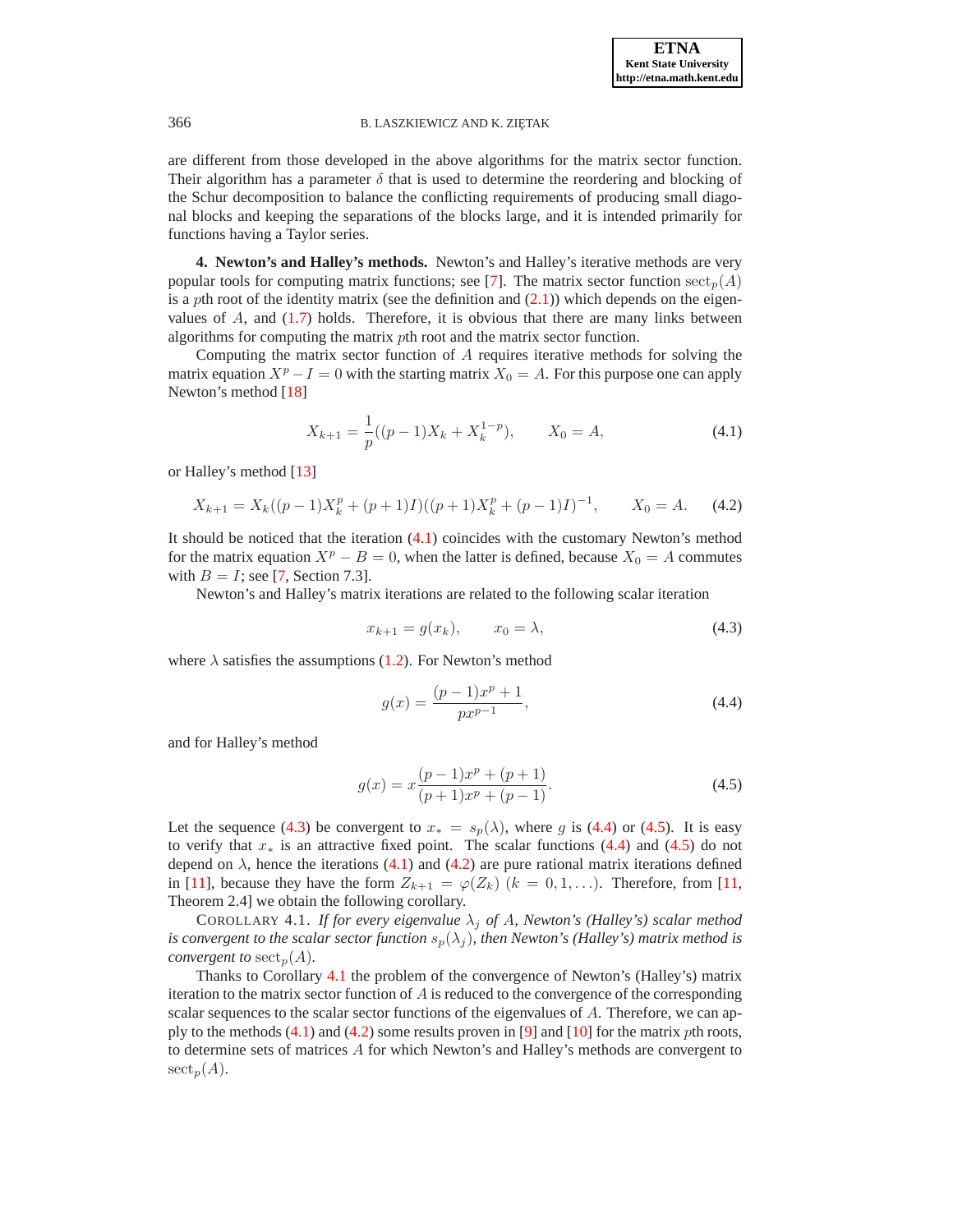**ETNA Kent State University http://etna.math.kent.edu**

### ALGORITHMS FOR THE MATRIX SECTOR FUNCTION 367

We first consider Newton's method for the scalar sector function  $s_p(\lambda)$  (see [\(1.3\)](#page-0-2), [\(4.3\)](#page-8-2), and [\(4.4\)](#page-8-3))

$$
x_{k+1} = \frac{1}{p} \left[ (p-1)x_k + x_k^{1-p} \right], \qquad x_0 = \lambda. \tag{4.6}
$$

<span id="page-9-0"></span>We assume that  $\lambda$  satisfies the condition [\(1.2\)](#page-0-0) given in the definition of the scalar sector function  $s_p$ . Let  $u_k = x_k/s_p(\lambda)$ , where  $x_k$  is determined in [\(4.6\)](#page-9-0). Then

$$
u_{k+1} = \frac{1}{p} \left[ (p-1)u_k + u_k^{1-p} \right], \qquad u_0 = (\lambda^p)^{1/p}.
$$
 (4.7)

<span id="page-9-2"></span>The iterates  $x_k$  converge to  $s_p(\lambda)$  if and only if  $u_k$  is convergent to 1. Let Newton's method be applied to the scalar equation  $y^p - a = 0$ , for  $a \in \mathbb{C} \setminus \mathbb{R}^-$ , with the starting point equal to 1:

$$
y_{k+1} = \frac{1}{p} \left[ (p-1)y_k + ay_k^{1-p} \right], \qquad y_0 = 1.
$$
 (4.8)

<span id="page-9-3"></span><span id="page-9-1"></span>The sequence  $(4.8)$  converges to the principal pth root of  $a$  if and only if the sequence

$$
z_{k+1} = \frac{1}{p} \left[ (p-1)z_k + z_k^{1-p} \right], \qquad z_0 = a^{-1/p}, \tag{4.9}
$$

converges to 1; see [\[9\]](#page-24-2). This property follows from the relation  $z_k = y_k a^{-1/p}$ . The iterations [\(4.7\)](#page-9-2) and [\(4.9\)](#page-9-3) differ only at starting points. Therefore, the sequence [\(4.7\)](#page-9-2) with  $u_0 = (\lambda^p)^{1/p}$  is convergent to 1 if and only if the sequence [\(4.9\)](#page-9-3) with  $z_0 = a^{-1/p}$  is convergent to 1, for a and  $\lambda$  satisfying the relation

<span id="page-9-4"></span>
$$
(\lambda^p)^{1/p} = a^{-1/p}.
$$
\n(4.10)

Therefore, if a belongs to a set such that the iteration [\(4.8\)](#page-9-1) with  $y_0 = 1$  is well defined and converges to the principal pth root  $a^{1/p}$ , then the iteration [\(4.6\)](#page-9-0) with  $x_0 = \lambda$  is convergent to the scalar sector function  $s_p(\lambda)$  for  $\lambda$  satisfying the relation [\(4.10\)](#page-9-4). If  $\lambda$  satisfies (4.10), then

$$
\lambda = \epsilon_l a^{-1/p},\tag{4.11}
$$

<span id="page-9-8"></span>where

<span id="page-9-5"></span>
$$
\epsilon_l = e^{2l\pi i/p}, \qquad l = 0, \dots, p - 1,
$$
\n(4.12)

are pth roots of unity. We have assumed that  $a \notin \mathbb{R}^-$ . Thus  $\arg(1/a) \neq \pi$  and, consequently,  $\arg(\epsilon_l a^{-1/p})$  satisfies [\(1.2\)](#page-0-0). Hence  $s_p(\lambda)$  exists for  $\lambda$  determined in [\(4.11\)](#page-9-5).

<span id="page-9-6"></span>Halley's iteration has the form

$$
y_{k+1} = y_k \frac{(p-1)y_k^p + (p+1)a}{(p+1)y_k^p + (p-1)a}, \quad y_0 = 1,
$$
\n(4.13)

<span id="page-9-7"></span>for the pth root  $a^{1/p}$  with the starting point 1, and

$$
x_{k+1} = x_k \frac{(p-1)x_k^p + (p+1)}{(p+1)x_k^p + (p-1)}, \qquad x_0 = \lambda,
$$
\n(4.14)

for the scalar sector function  $s_p(\lambda)$ . By similar arguments as above for Newton's method, we can show that if the iterates  $(4.13)$  converge to the pth root of a, then the iterates  $(4.14)$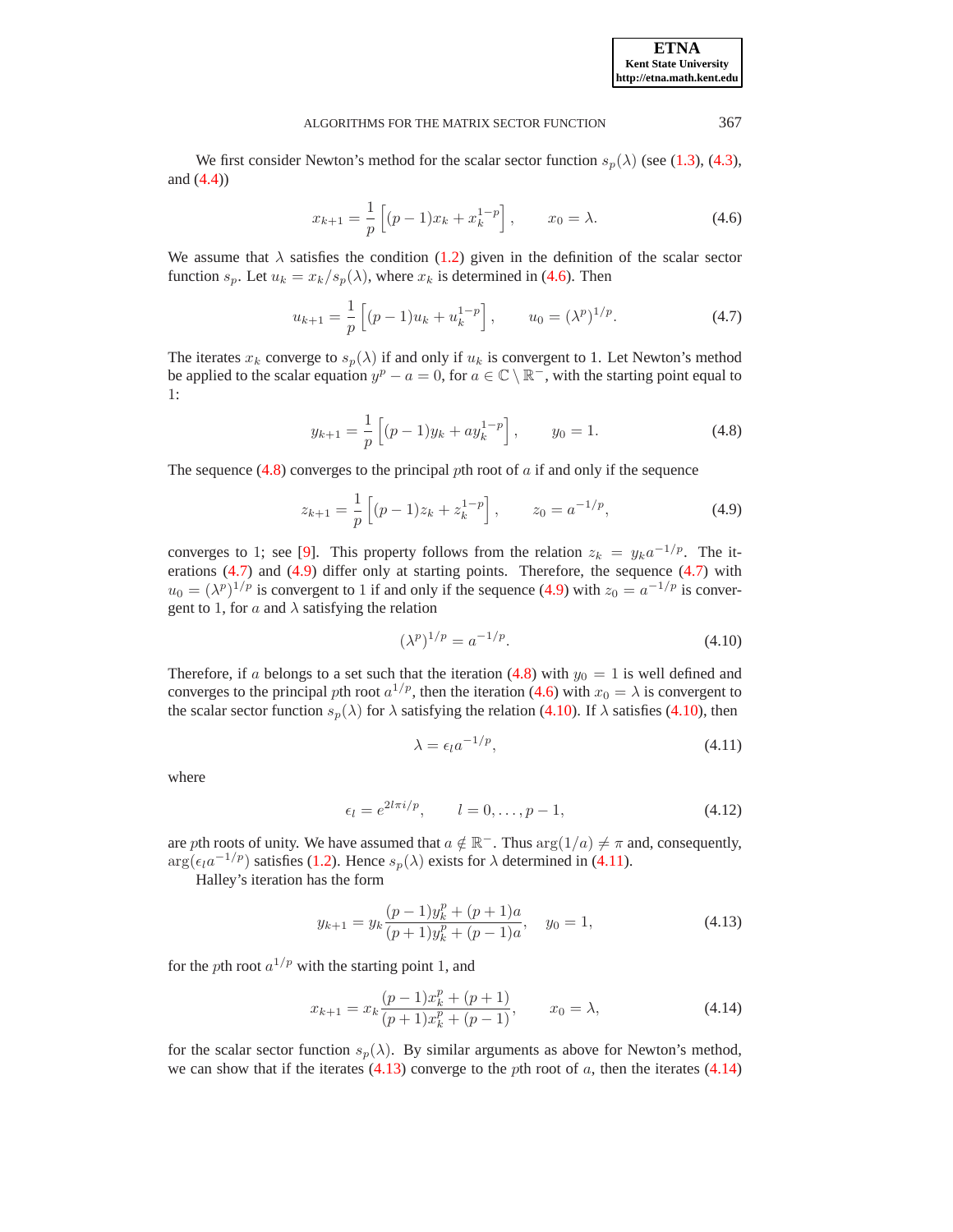**ETNA Kent State University http://etna.math.kent.edu**

### 368 B. LASZKIEWICZ AND K. ZIETAK

<span id="page-10-0"></span>converge to  $s_p(\lambda)$  for  $\lambda$  satisfying [\(4.11\)](#page-9-5). We omit the details. Thus from the above considerations we obtain the following corollary.

COROLLARY 4.2. *Let Newton's method* (*[4.8](#page-9-1)*) *(Halley's method [\(4.13\)](#page-9-6)) be convergent to the principal pth root of*  $a \notin \mathbb{R}^-$ *. Then Newton's method* ([4.6](#page-9-0)) *(Halley's method [\(4.14\)](#page-9-7))* is *convergent to the sector function*  $s_p(\lambda)$  *for*  $\lambda$  *satisfying* ([4.11](#page-9-5))*.* 

Some regions of a for which the scalar Newton's and Halley's iterations, respectively, are convergent to  $a^{1/p}$  with starting point 1 are known; see [\[7,](#page-24-0) Section 7.3], [\[9,](#page-24-2) Theorems 2.1 and 2.3], [\[10,](#page-24-5) Theorems 5.3 and 5.20], and [\[11,](#page-24-3) Corollary 5.3]. For Newton's iteration [\(4.8\)](#page-9-1) it is the region

<span id="page-10-2"></span>
$$
a \in \{z \in \mathbb{C} : \text{Re}(z) > 0 \text{ and } |z| \le 1\} \cup \mathbb{R}^+, \tag{4.15}
$$

<span id="page-10-1"></span>and for Halley's iteration [\(4.13\)](#page-9-6)

$$
\{z \in \mathbb{C} : \text{Re}(z) > 0\}.\tag{4.16}
$$

Using Corollary [4.1](#page-8-6) and Corollary [4.2](#page-10-0) we obtain the following convergence regions for Newton's and Halley's iterations, respectively, for the matrix sector function. We omit the proof because it is enough to show that  $\lambda \in \mathbb{B}_p^{(\text{Newt})}$  or  $\lambda \in \mathbb{B}_p^{(\text{Hal})}$  if and only if a satisfying the relation  $(4.11)$  lies in  $(4.15)$  or in  $(4.16)$ , respectively.

<span id="page-10-6"></span><span id="page-10-3"></span>THEOREM 4.3. Let  $\alpha_l = 2l\pi/p - \pi/(2p)$ ,  $\beta_l = 2l\pi/p + \pi/(2p)$ ,  $l = 0, \ldots, p - 1$ . *(i) If all eigenvalues of* A *lie in the region*

$$
\mathbb{B}_p^{(Newt)} = \bigcup_{l=0}^{p-1} \left[ \{ z \in \mathbb{C} : |z| \ge 1, \alpha_l < \arg(z) < \beta_l \} \cup \mathbb{R}_l^+ \right],\tag{4.17}
$$

where  $\mathbb{R}_l^+ = \{z \in \mathbb{C} : z = r\epsilon_l, r \in \mathbb{R}^+\}$ , then Newton's matrix iteration  $(4.1)$  $(4.1)$  $(4.1)$  is *convergent to*  $\mathrm{sect}_p(A)$ *.* 

*(ii) If all eigenvalues of* A *lie in the region*

$$
\mathbb{B}_p^{(Hal)} = \bigcup_{l=0}^{p-1} \{ z \in \mathbb{C} : \alpha_l < \arg(z) < \beta_l \},\tag{4.18}
$$

<span id="page-10-5"></span>*then Halley's iteration* ([4.2](#page-8-5)) *is convergent to*  $\text{sect}_p(A)$ *.* 

Iannazzo shows in [\[11,](#page-24-3) Theorem 6.1] that the immediate basin of attraction for the fixed point 1 of the iteration [\(4.6\)](#page-9-0) contains the set

$$
\{z \in \mathbb{C} : |z| \ge 1/2^{1/p}, \, |\arg(z)| < \pi/4\}.
$$

<span id="page-10-4"></span>From his result we obtain the following corollary for the matrix sector function. The proof of the corollary follows from similar considerations as those before Theorem [4.3,](#page-10-3) therefore we omit it.

COROLLARY 4.4. *If all eigenvalues of* A *lie in the region*

$$
\mathbb{C}_{p}^{(Newt)} = \bigcup_{l=0}^{p-1} \left\{ z \in \mathbb{C} : \frac{1}{2^{1/p}} \leq |z| \leq 1, \ \frac{2l\pi}{p} - \frac{\pi}{4p} < \arg(z) < \frac{2l\pi}{p} + \frac{\pi}{4p} \right\},
$$

*then Newton's iteration* ([4.1](#page-8-1)) *is convergent to*  $\operatorname{sect}_p(A)$ *.* 

A set of complex numbers z whose principal arguments satisfy the assumption in the definition of  $\mathbb{C}_p^{(\text{Newt})}$  in Corollary [4.4,](#page-10-4) but  $|z|\geq 1$ , is a subset of the set  $\mathbb{B}_p^{(\text{Newt})}$  defined in Theorem [4.3.](#page-10-3)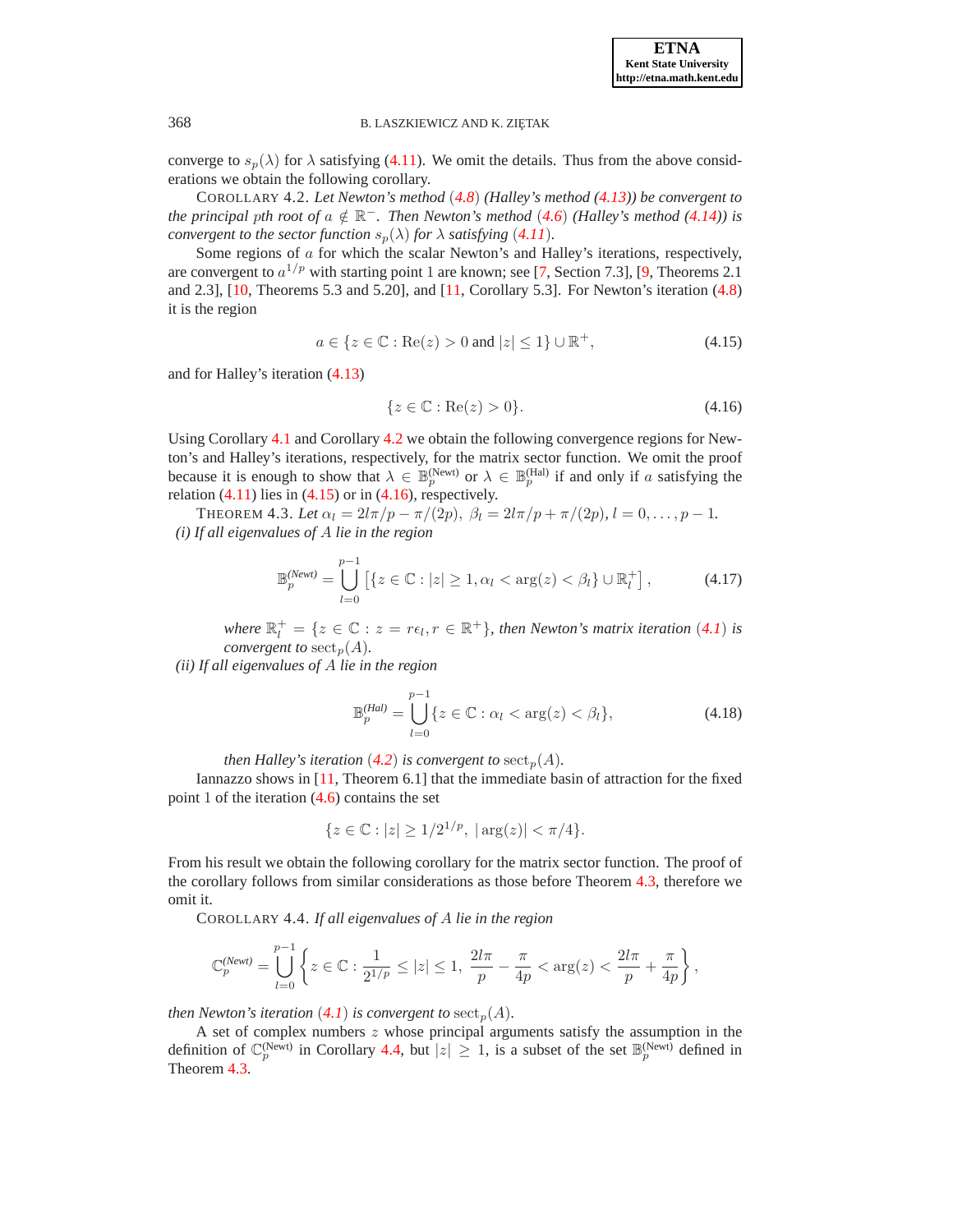Newton's and Halley's methods are stable in the sense considered in [\[7\]](#page-24-0), i.e., the Fréchet derivative  $L_g(X)$  has bounded powers. This follows from Theorem 4.11 in [\[10\]](#page-24-5) on stability of pure matrix iterations. In Section  $5$  we consider the Fréchet derivative of the matrix sector function.

In  $[13]$  an example is provided, which shows that the sequence  $(4.14)$  can be nonconvergent to  $s_p(\lambda)$ , and it is mentioned that such a situation mostly occurs for matrices whose eigenvalues are near the boundaries of the sectors  $\Phi_l$ ; see [\(1.1\)](#page-0-3). The starting point in the example given in [\[13\]](#page-24-1) is not in the region of convergence [\(4.18\)](#page-10-5) of Halley's method.

In Figure [4.1](#page-11-0) we present the convergence regions, determined experimentally, for New-ton's method [\(4.6\)](#page-9-0) for computing  $s_p(\lambda)$ , and the regions  $\mathbb{B}_p^{(\text{Newt})}$  and  $\mathbb{C}_p^{(\text{Newt})}$  for  $p=5$ . More precisely, each point  $x_0 = \lambda$  in the region is coloured according to the pth root  $\epsilon_l$  of unity (see [\(4.12\)](#page-9-8)) to which the iteration converges after 100 iterations, i.e., if  $|x_{100} - \epsilon_l| < 10^{-5}$ . In Figure [4.2](#page-11-1) we present the convergence regions, determined experimentally, for Halley's method [\(4.14\)](#page-9-7) for  $p = 4, 5$ . We also plot the boundaries of the regions  $\mathbb{B}_p^{(\text{Hal})}$ .



<span id="page-11-0"></span>FIGURE 4.1. *Regions of convergence for Newton's method and boundaries of*  $\mathbb{B}_p^{(Newt)}$  (left) and  $\mathbb{C}_p^{(Newt)}$  (right) *for*  $p = 5$ *.* 



FIGURE 4.2. *Regions of convergence for Halley's method and boundaries of*  $\mathbb{B}_p^{(Hal)}$ ,  $p = 4, 5$ .

<span id="page-11-1"></span>The convergence regions are larger for Halley's method than for Newton's method. In [\[14\]](#page-25-5) we discuss properties of the Padé family of iterations for the matrix sector function. Halley's method is a particular case of the Padé iterations.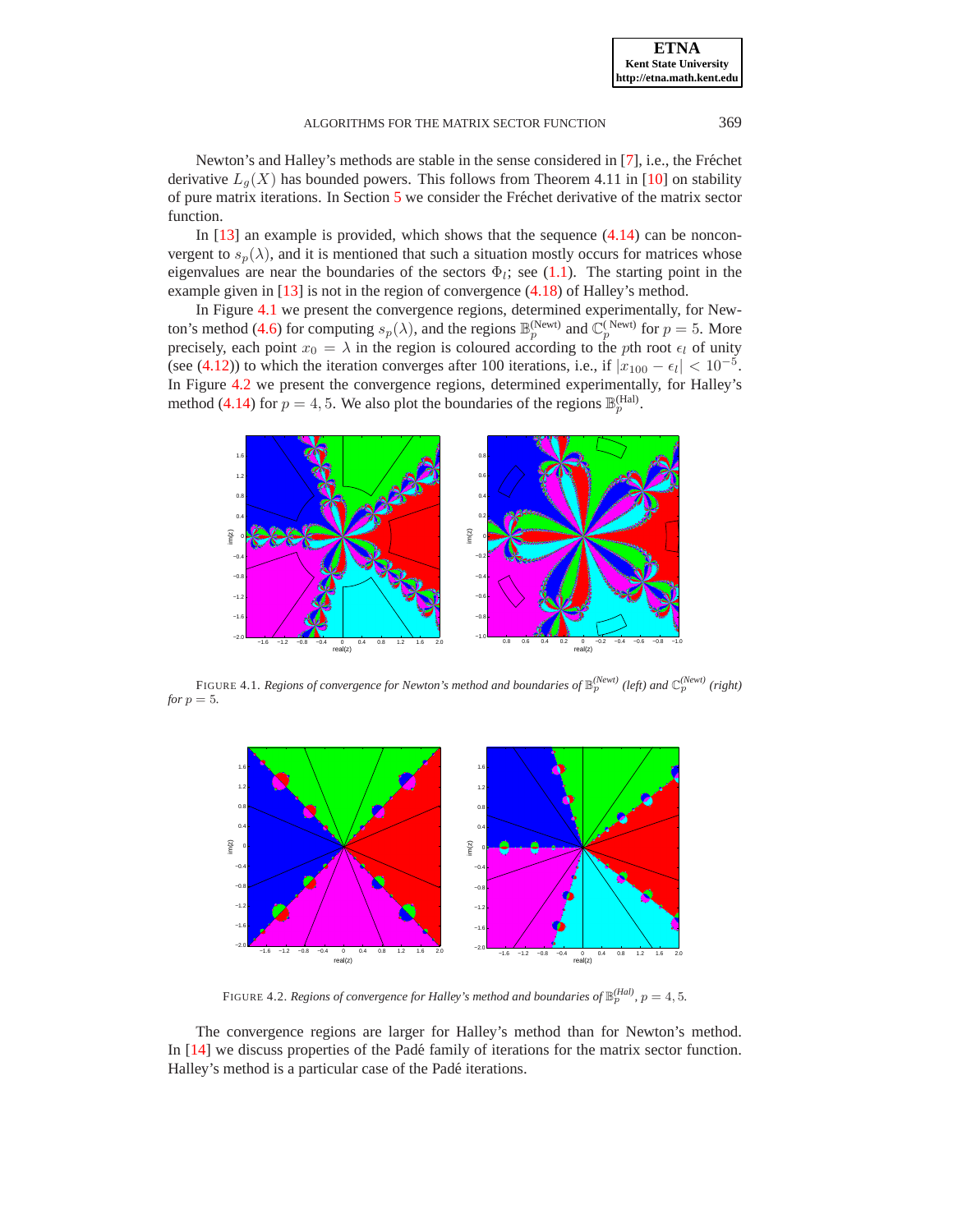We now concentrate on the rate of convergence of Newton's iterates to the matrix sector function. As mentioned in the Introduction, a generalization to the matrix sector function of some results, known for the matrix sign function, can be complicated. If either the spectral radius  $\rho(A)$  of A is much larger than 1, or A has an eigenvalue close to the imaginary axis, then the convergence of Newton's iteration for the matrix sign function will be slow; see [\[7,](#page-24-0) Theorem 5.6]. For Newton's iteration for the matrix sector function the situation is even more complicated, as we now show.

The matrices A and  $S = \text{sect}_p(A)$  commute; see [\(2.1\)](#page-2-1). Therefore, from [\(4.1\)](#page-8-1), by the same arguments as for the matrix *pth* root in [\[7,](#page-24-0) Problem 7.11], we deduce

$$
X_{k+1} - S = \frac{1}{p} X_k^{1-p} ((p-1)X_k^p - pSX_k^{p-1} + I) = \frac{1}{p} X_k^{1-p} (X_k - S)^2 W_k,
$$

where

$$
W_k = \sum_{j=0}^{p-2} (j+1) S^{p-2-j} X_k^j.
$$
\n(4.19)

This implies, for any consistent norm, the following inequality for  $p \geq 2$ ,

<span id="page-12-0"></span>
$$
||X_{k+1} - S|| \le \frac{1}{p} ||X_k^{1-p}|| \, ||X_k - S||^2 \, ||\sum_{j=0}^{p-2} (j+1) S^{p-2-j} X_k^j ||,
$$

and, for sufficiently large k, we have  $||X_{k+1} - S|| \le c||X_k - S||^2$ , with

$$
c = (p-1) \|S^{1-p}\| \|S\|^{p-2} \le (p-1) [\text{cond}(S)]^{p-1} / \|S\|,
$$

under the assumption that Newton's iteration converges. Thus, the convergence of Newton's iteration is asymptotically quadratic. However, the convergence can be slow, as follows from the well-known properties of the scalar Newton's iteration, since the convergence of the matrix iteration is essentially reduced to scalar convergence; see  $[11]$ . We now examine the convergence of Newton's iteration in the region  $\mathbb{B}_p^{(\text{Newt})}$ , determined in Theorem [4.3.](#page-10-3)

Let  $p$  be even. Then

$$
X_{k+1} + S = \frac{1}{p} X_k^{1-p} (X_k + S)^2 V_k,
$$

<span id="page-12-1"></span>where

$$
V_k = \sum_{j=0}^{p-2} (-1)^j (j+1) S^{p-2-j} X_k^j.
$$
\n(4.20)

Let all eigenvalues  $\lambda_j$  of A lie in the region  $\mathbb{B}_p^{(\text{Newt})}$ . Then the iterates  $X_k$  are convergent to  $S = \operatorname{sect}_p(A)$ . The region  $\mathbb{B}_p^{(\text{Newt})}$  consists of separate subregions  $\mathbb{R}_l^+$  and (see [\(1.1\)](#page-0-3))

$$
\Psi_l = \{ z \in \mathbb{C} : |z| \ge 1, \alpha_l < \arg(z) < \beta_l \} \subset \Phi_l. \tag{4.21}
$$

<span id="page-12-2"></span>Modifying the proof of Lemma 2.5 in [\[9\]](#page-24-2), we can show that an eigenvalue  $\lambda_j^{(k)}$  of the Newton iterate  $X_k$  stays in  $\Psi_l$ , which includes the corresponding eigenvalue  $\lambda_j$  of A. If  $\lambda_j \in \mathbb{R}_l^+$ , then  $\lambda_j^{(k)} \in \mathbb{R}_l^+$ . Therefore  $\operatorname{sect}_p(X_k) = S$ . The matrix  $X_k + S$  is nonsingular because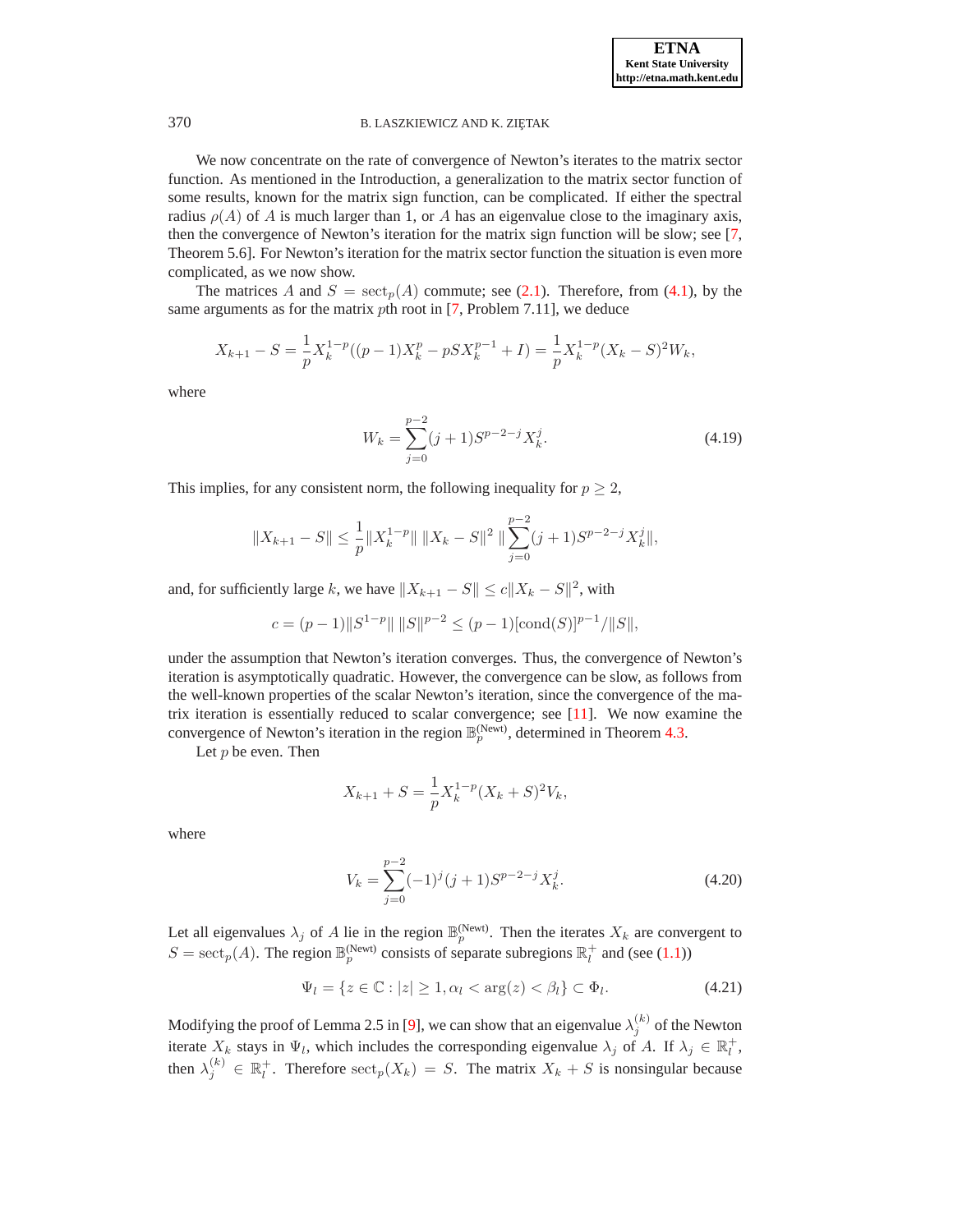$-s_p(\lambda_j) \notin \Psi_l$ , hence  $\lambda_j^{(k)} + s_p(\lambda_j) \neq 0$ . Analogously as in [\[7,](#page-24-0) Theorem 5.6], defining  $G_k =$  $(X_k - S)(X_k + S)^{-1}$  we can prove that  $I - G_k$  is nonsingular,  $X_k = (I - G_k)^{-1}(I + G_k)S$ , and (see [\(4.19\)](#page-12-0), [\(4.20\)](#page-12-1))

$$
G_{k+1} = G_k^2 W_k V_k^{-1} = G_0^{2^{k+1}} \prod_{j=0}^k (W_{k-j} V_{k-j}^{-1})^{2^j}, \quad k = 0, 1, .... \tag{4.22}
$$

<span id="page-13-1"></span>For any matrix norm we have

$$
\|G_0^{2^k}\| \ge \rho(G_0^{2^k}) = \left(\max_{\lambda \in \Lambda(A)}\frac{|\lambda - s_p(\lambda)|}{|\lambda + s_p(\lambda)|}\right)^{2^k}.
$$

Therefore, if the spectral radius  $\rho(A)$  is large or small, then the convergence of  $G_0^{2^k}$  to the zero matrix will be slow when  $k \to \infty$ . The spectral radius of A can be small only when all eigenvalues of A lie in the sets  $\mathbb{R}^+_l$ , because if the eigenvalues lie in  $\Psi_l$ , then  $\rho(A) \geq 1$  since we have restricted the eigenvalues of A to  $\mathbb{B}_p^{(\text{Newt})}$ ; see [\(4.21\)](#page-12-2). Of course, the convergence of  $G_{k+1}$  to zero depends also on the behaviour of  $W_{k-j}V_{k-j}^{-1}$  in [\(4.22\)](#page-13-1). For  $p = 2$  we have  $W_{k-j} = V_{k-j} = I$ . However, for  $p > 2$  the matrix  $W_{k-j} V_{k-j}^{-1}$  tends to  $(p-1)I$ , since we have assumed  $p$  is even.

<span id="page-13-0"></span>**5. Conditioning of the matrix sector function.** The sensitivity of the matrix sector function  $S = \operatorname{sect}_p(A)$  with respect to perturbations of A can be determined by the norm of its Fréchet derivative. Let  $f(X)$  be a matrix function,  $X \in \mathbb{C}^{n \times n}$ . The Fréchet derivative of f is a linear mapping such that for all  $E \in \mathbb{C}^{n \times n}$  we have (see [\[7,](#page-24-0) Chapter 3])

$$
f(X + E) - f(X) - L(X, E) = o(||E||).
$$

The notation  $L(X, E)$  should be read as "the Fréchet derivative of f at X in the direction E". Then, the absolute and relative condition numbers of  $f(X)$  are given by

$$
\text{cond}_{\text{abs}}(f, X) = \lim_{\epsilon \to 0} \sup_{\|E\| \le \epsilon} \frac{\|f(X + E) - f(X)\|}{\epsilon} = \|L(X)\|,
$$

$$
\text{cond}_{\text{rel}}(f, X) = \text{cond}_{\text{abs}}(f, X) \frac{\|X\|}{\|f(X)\|} = \frac{\|L(X)\| \|X\|}{\|f(X)\|},
$$

where

$$
||L(X)|| := \max_{Z \neq 0} \frac{||L(X, Z)||}{||Z||}
$$

is the norm of  $L(X)$ .

The Fréchet derivative may not exist, but if it does it is unique. Let  $S + \Delta_S = \sec t_p(A + \Delta_S)$  $\Delta_A$ ), where we assume that the sector function is defined on a ball of radius  $\|\Delta_A\|$  and center A. The definition of the Fréchet derivative implies that

$$
\Delta_S - L(A, \Delta_A) = o(||\Delta_A)||). \tag{5.1}
$$

<span id="page-13-2"></span>Following the ideas from [\[12\]](#page-24-6) and [\[7,](#page-24-0) Section 5.1] for the matrix sign function, applying the relations [\(2.1\)](#page-2-1) for the matrix sector function and

$$
(A + \Delta_A)(S + \Delta_S) = (S + \Delta_S)(A + \Delta_A),
$$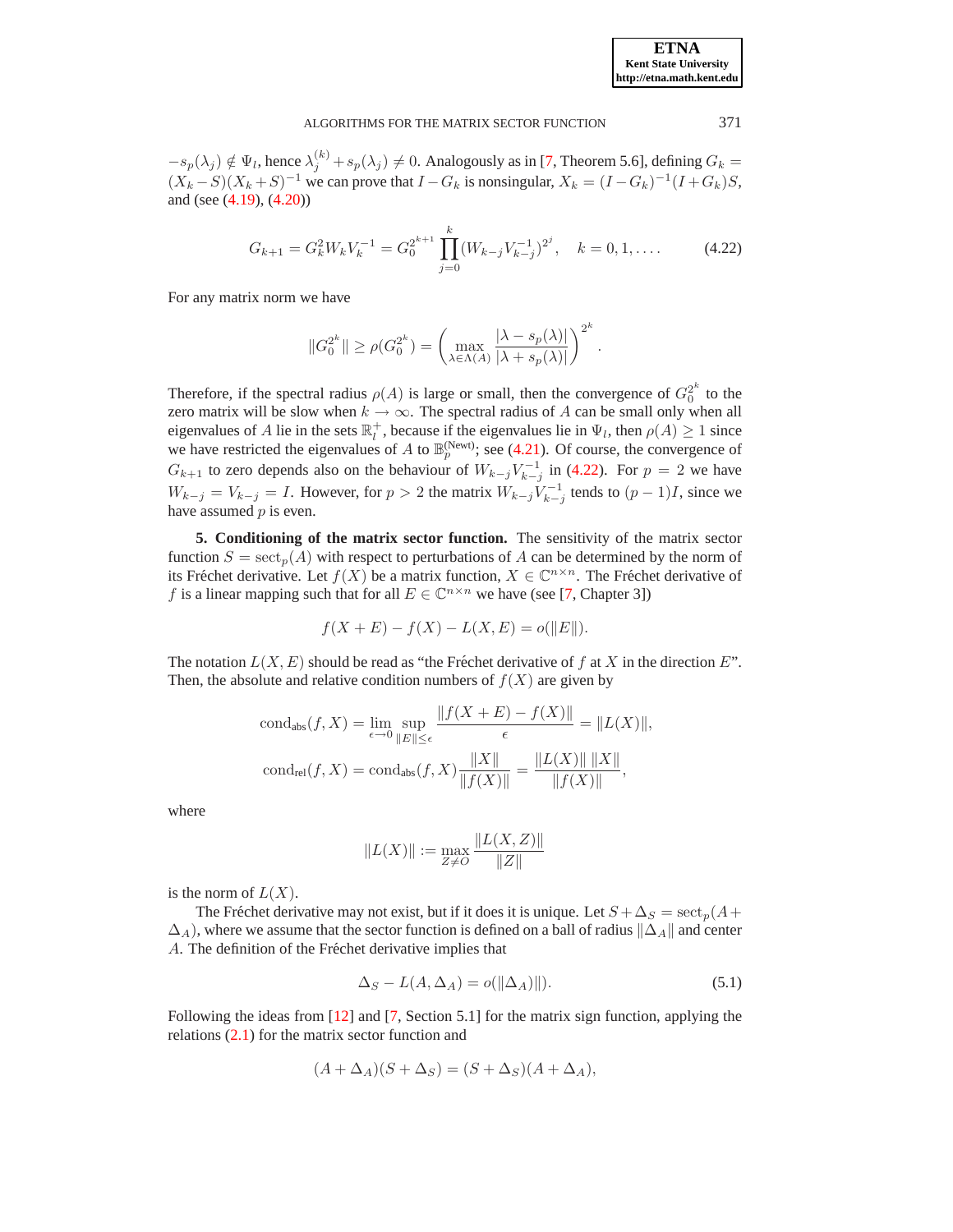<span id="page-14-0"></span>we obtain

$$
A\Delta_S - \Delta_S A = S\Delta_A - \Delta_A S + o(||\Delta_A||),\tag{5.2}
$$

<span id="page-14-1"></span>since  $\Delta_S = O(||\Delta_A||)$ . Moreover,  $(S + \Delta_S)^p = I$  gives

$$
S^{p-1}\Delta_S + \Delta_S S^{p-1} + \sum_{k=1}^{p-2} S^k \Delta_S S^{-k-1} + o(||A||) = 0.
$$
 (5.3)

<span id="page-14-4"></span>Pre-multiplying [\(5.2\)](#page-14-0) by  $S^{p-1} = S^{-1}$ , using [\(5.3\)](#page-14-1) and [\(2.2\)](#page-2-2), gives

$$
N\Delta_S + \left(\sum_{k=0}^{p-2} S^k \Delta_S S^{-k}\right) N = \Delta_A - S^{-1} \Delta_A S + o(\|\Delta_A\|). \tag{5.4}
$$

<span id="page-14-5"></span>This leads to the following theorem.

THEOREM 5.1. *The Fréchet derivative*  $L = L(A, \Delta_A)$  *of the matrix sector function is the unique solution of the equation*

$$
NL + \sum_{k=0}^{p-2} S^k L S^{-k} N = \Delta_A - S^{-1} \Delta_A S,
$$
\n(5.5)

<span id="page-14-2"></span>*where*  $A = SN$  *is the matrix sector decomposition [\(2.2\)](#page-2-2).* 

*Proof.* The idea of the proof of the theorem is the same as of the proof of an analogous theorem for the matrix sign function; see [\[7,](#page-24-0) Section 5.1] and [\[12\]](#page-24-6).

<span id="page-14-3"></span>Applying the operator vec to the equation  $(5.5)$  we obtain the equation

$$
M \operatorname{vec}(L) = \operatorname{vec}(\Delta_A - S^{-1} \Delta_A S). \tag{5.6}
$$

Applying the well-known properties of the Kronecker product  $\otimes$  to the equation [\(5.5\)](#page-14-2), we obtain the following expression for the matrix  $M$  in [\(5.6\)](#page-14-3)

$$
M = I \otimes N + \sum_{k=0}^{p-2} (S^{-k}N)^T \otimes S^k = I \otimes N + (N^T \otimes I) \left( \sum_{k=0}^{p-2} (S^{-k})^T \otimes S^k \right).
$$

The matrix  $A$  has the Jordan form  $(1.4)$ . From the definition of the matrix sector function we obtain  $S = WDW^{-1}$ ,  $N = WD^{-1}JW^{-1}$ , where (see [\(1.6\)](#page-1-0) and [\(1.7\)](#page-1-1))  $D = \text{diag}(d_j)$ and  $d_j = s_p(\lambda_j)$ . Thus  $V = W^{-T} \otimes W$  triangularizes both sides of the sum defining M. Therefore,

$$
\widetilde{M} = V^{-1}MV = I \otimes (D^{-1}J) + ((J^T D^{-1}) \otimes I) \sum_{k=0}^{p-2} G_k,
$$

where  $I \otimes D^{-1}J = \text{diag}(D^{-1}J, \ldots, D^{-1}J), G_k = D^{-k} \otimes D^k = \text{diag}\left(\frac{1}{d_1^k}D^k, \ldots, \frac{1}{d_n^k}D^k\right)$ , and  $(J^T D^{-1}) \otimes I$  is the block bidiagonal lower triangular matrix with  $n \times n$  main diagonal blocks equal to  $(\lambda_j^p)^{1/p} I$  for  $j = 1, \ldots, n$ . Thus  $\widetilde{M}$  is block bidiagonal lower triangular. The

main diagonal block  $M_{jj} = D^{-1}J + (\lambda_j^p)^{1/p}\sum^{p-2}$ 1  $d^k_j$  $D^k$ ,  $j=1,\ldots,n$ ,

 $k=0$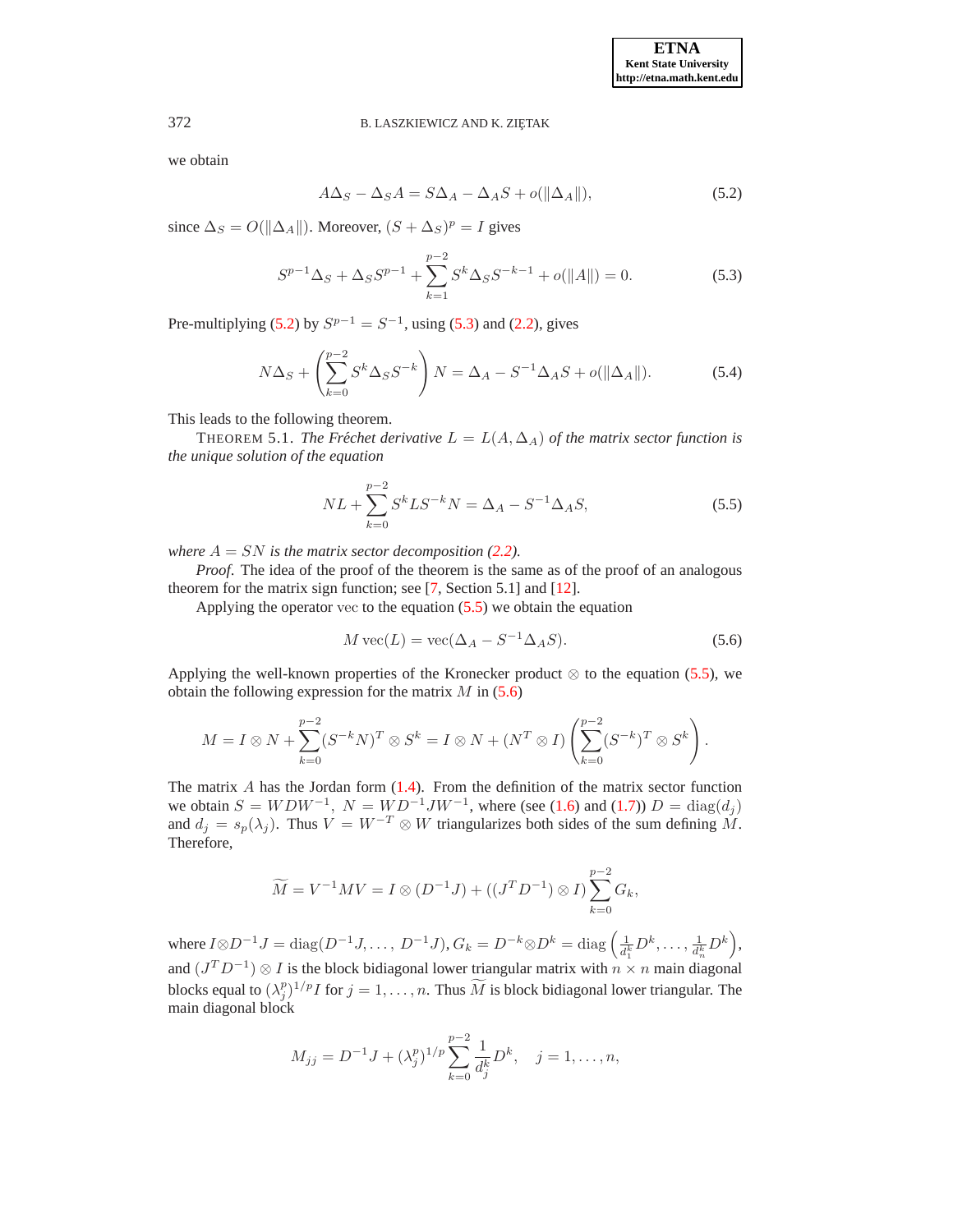has diagonal elements  $m_{ll}^{(j)}$  equal to

$$
m_{ll}^{(j)} = (\lambda_l^p)^{1/p} + (\lambda_j^p)^{1/p} \sum_{k=0}^{p-2} \left(\frac{d_l}{d_j}\right)^k, \qquad l = 1, \dots, n.
$$

Therefore,

$$
m_{ll}^{(j)} = \begin{cases} (\lambda_l^p)^{1/p} + (p-1)(\lambda_j^p)^{1/p}, & \text{if } l = j \text{ or } p = 2 \text{ or } d_l = d_j, \\ (\lambda_l^p)^{1/p} (1 - \frac{\lambda_j}{\lambda_l}), & \text{otherwise.} \end{cases}
$$

In the first case  $m_{ll}^{(j)}$  has positive real part, because the principal pth roots have positive real parts. In the second case  $m_{ll}^{(j)} \neq 0$ , because  $d_j \neq d_l$  implies  $\lambda_j \neq \lambda_l$ . Thus  $\widetilde{M}$  and M are nonsingular and the equation  $(5.5)$  has the unique solution  $L$ .

The solution L is a linear function of  $\Delta_A$  and, by [\(5.4\)](#page-14-4), it differs from

$$
\Delta_S = \operatorname{sect}_p(A + \Delta_A) - S
$$

by  $o(\|\Delta_A\|)$ . Thus [\(5.1\)](#page-13-2) implies that  $L = L(A, \Delta_A)$ . This completes the proof. П

Theorem 3.15 in [\[7\]](#page-24-0) is applicable to the matrix sector function for diagonalizable matrices A, hence it gives an upper bound for the absolute condition number  $cond<sub>abs</sub>(A)$  with respect to the Frobenius norm. In particular, if A is normal then Corollary 3.16 from Theorem 3.15 in [\[7\]](#page-24-0) implies the following corollary for the matrix sector function.

COROLLARY 5.2. Let A be normal with the spectral decomposition  $A = Q \text{diag}(\lambda_j) Q^H$ , *where* Q *is unitary. If all of the eigenvalues*  $\lambda_j$  *of* A *lie in the same sector, then*  $||L||_F = 0$ *. Otherwise,*

$$
condabs(A) = ||L||F = max \frac{|s_p(\lambda_i) - s_p(\lambda_j)|}{|\lambda_i - \lambda_j|},
$$

*where the maximum is taken over all indices i and j such that*  $\lambda_i \neq \lambda_j$ *.* 

<span id="page-15-1"></span>We now apply Newton's iterations to computing the Fréchet derivative of the matrix sector function.

THEOREM 5.3. Let  $A \in \mathbb{C}^{n \times n}$  be such that  $\mathrm{sect}_p(A)$  exists and Newton's iterates  $X_k$  in  $(4.1)$  $(4.1)$  $(4.1)$  are convergent to sect<sub>p</sub> $(A)$ *. Let* 

$$
Y_{k+1} = \frac{1}{p} \left( (p-1)Y_k - X_k^{1-p} \left( \sum_{j=0}^{p-2} X_k^{p-2-j} Y_k X_k^j \right) X_k^{1-p} \right), \quad Y_0 = \Delta_A. \tag{5.7}
$$

<span id="page-15-0"></span>*Then the sequence*  $Y_k$  *tends to the Fréchet derivative*  $L(A, \Delta_A)$  *of*  $\mathrm{sect}_p(A)$ *, i.e.,* 

$$
\lim_{k \to \infty} Y_k = L(A, \Delta_A).
$$

*Proof.* Analogously to the proof of [\[7,](#page-24-0) Theorem 5.7], we denote by  $Z_k$  Newton's iter-ates [\(4.1\)](#page-8-1) for the matrix  $B =$  $\begin{bmatrix} A & \Delta_A \end{bmatrix}$  $0 \quad A$ 1 . It is easy to show by induction that

$$
Z_k = \left[ \begin{array}{cc} X_k & Y_k \\ 0 & X_k \end{array} \right],
$$

because

$$
\left( \begin{bmatrix} X_k & Y_k \\ 0 & X_k \end{bmatrix}^{p-1} \right)^{-1} = \begin{bmatrix} X_k^{1-p} & -X_k^{1-p} \left( \sum_{j=0}^{p-2} X_k^{p-2-j} Y_k X_k^j \right) X_k^{1-p} \\ 0 & X_k^{1-p} \end{bmatrix}
$$

.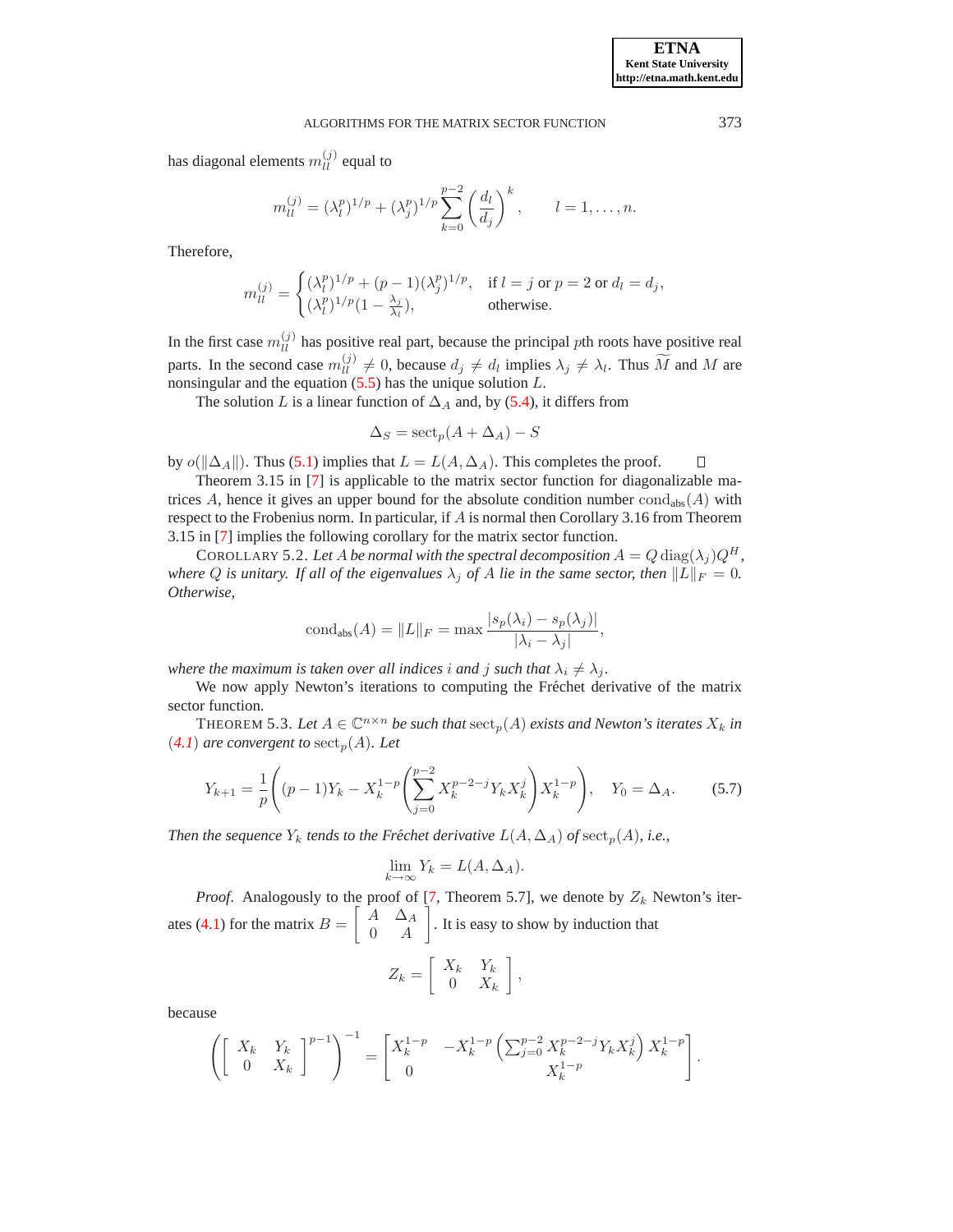We have assumed that Newton's iteration is convergent for  $A$ , hence also for  $B$ , because the eigenvalues of  $B$  lie in the same region as  $A$ . Thus

$$
\lim_{k \to \infty} Z_k = \mathrm{sect}_p(B) = \begin{bmatrix} \mathrm{sect}_p(A) & L(A, \Delta_A) \\ 0 & \mathrm{sect}_p(A) \end{bmatrix},
$$

because of Theorem 3.6 of Mathias in [\[7\]](#page-24-0); see also [\[15\]](#page-25-6). This completes the proof.  $\Box$ 

The convergence of the sequence [\(5.7\)](#page-15-0) to the Fréchet derivative of  ${\rm sect}_n(A)$  can be derived also from the recent more general result by Al-Mohy and Higham; see [\[1,](#page-24-7) Theorem 2.2].

Kenney and Laub [\[12\]](#page-24-6) applied Newton's method to the characterization of the Fréchet derivative of the matrix sign function ( $p = 2$ ), which provides a way of computing the Fréchet derivative; see also [\[7,](#page-24-0) Theorem 5.7]. The above Theorem [5.3](#page-15-1) is a generalization of their result.

Theorem [5.1](#page-14-5) generalizes to the matrix sector function Theorem 5.3 of Kenney and Laub in [\[7\]](#page-24-0) for the Fréchet derivative of the matrix sign function; see also [[12\]](#page-24-6). For  $p = 2$  equation [\(5.5\)](#page-14-2) reduces to the Sylvester equation.

<span id="page-16-0"></span>**6. Numerical experiments.** We now present numerical experiments performed with the algorithms considered in the previous sections. The computations were done on a personal computer equipped with an Intel  $\binom{R}{1.5 \text{ GHz}}$  processor and 512 MB memory, using MATLAB 7.6.0 (R2008a). The machine precision is  $u = 2.2 \cdot 10^{-16}$ . To examine the behaviour of the algorithms we have performed tests for several values of  $p$  and test matrices  $\tilde{A}$  of different orders.

We compare experimentally the accuracy of the matrix sector function computed by the real Schur algorithm ( $rSch$ ), the complex Schur algorithm ( $cSch$ ), the real Schur algorithm with reordering (rSch-ord) and the complex Schur algorithm with reordering (cSch-ord), with the accuracy obtained by iterative methods: Newton's method (Newt) and two versions of Halley's method. We use the standard MATLAB functions schur and ordschur for computing the Schur and reordered Schur decompositions, respectively.

The cost of algorithms is measured in flops. The flop denotes any of the four elementary scalar operations  $+,-,*,/$  performed on real or complex numbers (see [\[7,](#page-24-0) Appendix C]). In the number of flops, we give only the leading term as it is, for example, in [\[7,](#page-24-0) Table C.1]. The number of flops in the complex and real Schur algorithms for computing the matrix sector function equals  $(28 + (p-1)/3)n^3$ . The cost of the reordered Schur algorithms may or may not be less than the cost of Schur algorithms without reordering (compare [\[7,](#page-24-0) Section 5.2]). Some test matrices are given in the (real) Schur form. Thus the cost of performing the Schur algorithms is less than in the general case.

In Newton's method we have to compute  $X_k^{1-p}$ . We first compute the inverse of  $X_k$  and then we form the  $(p-1)$ th power of the computed matrix  $X_k^{-1}$ . The cost of computing one iterate in Newton's method mainly consists of inverting and powering a matrix and it is equal to  $2(\eta \lfloor \log_2(p-1) \rfloor + 1) n^3$  flops, where  $\eta \in [1, 2]$ , assuming the *p*th power is computed by binary powering; see Algorithm 4.1 in [\[7\]](#page-24-0).

The first version of Halley's method (Hal1) was performed according to [\(4.2\)](#page-8-5). In the second version (Hal2) one computes

$$
X_{k+1} = \frac{p-1}{p+1} X_k + \frac{4p}{p+1} X_k ((p+1)X_k^p + (p-1)I)^{-1}, \quad X_0 = A.
$$
 (6.1)

<span id="page-16-1"></span>This version was inspired by Halley's iteration proposed for the polar decomposition in [\[8,](#page-24-11) Section [3,](#page-3-0) formula (3.2)]. Computing  $X_{k+1}$  by Halley's iteration performed according to [\(4.2\)](#page-8-5) costs  $2(\eta \lfloor \log_2 (p-1) \rfloor + 3)n^3$  flops,  $\eta \in [1, 2]$ . In the second version of Halley's iteration [\(6.1\)](#page-16-1) the cost is reduced to  $2(\eta \lfloor \log_2(p-1) \rfloor + \frac{4}{3})n^3$  flops.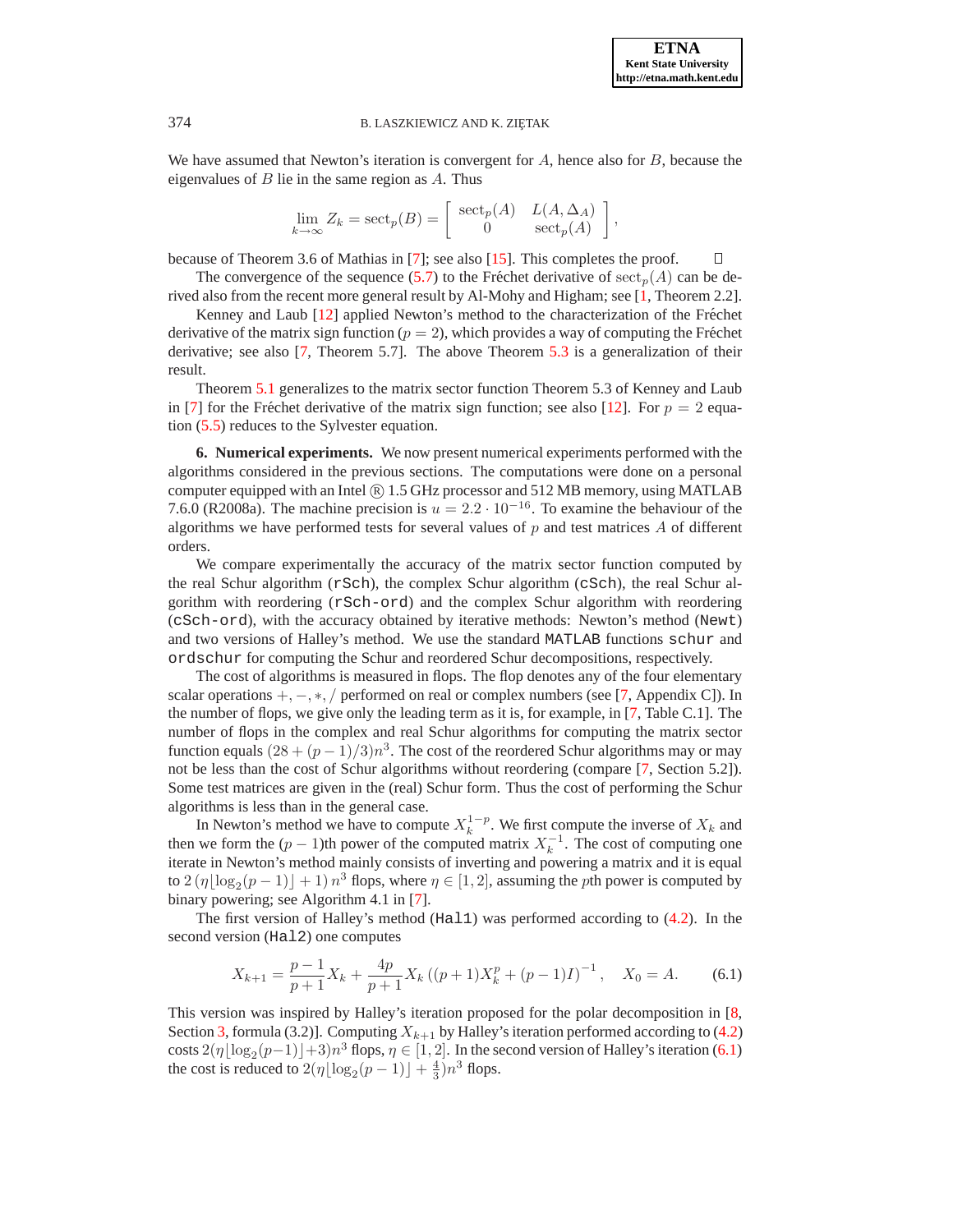We also compute the matrix sector directly from the formula [\(2.2\)](#page-2-2):  $\operatorname{sect}_p(A) = AN^{-1}$ , where  $N = (A^p)^{1/p}$  was computed by the standard MATLAB matrix power  $X^{1/p}$  involving eigensystem. In the tables below this method of computing  $\operatorname{sect}_p(A)$  is denoted by Nroot. The results obtained by Nroot can be incorrect if  $A$  is not diagonalizable. However, in all our tests A was chosen to be diagonalizable. The method of computing  $\sec_p(A)$  directly from [\(1.6\)](#page-1-0) is denoted by Def in the tables. The scalar p-sector function  $s_n(\lambda)$  was computed from [\(1.3\)](#page-0-2).

The standard MATLAB function inv was used to compute the inverse of the matrix in the methods Def, Nroot, Newt and Hall. In Hal2 the formula  $(6.1)$  was realized in a different way. Namely, instead of using the inverse directly, the appropriate right-hand-side linear system was solved in each iteration.

In the iterative methods we have applied a simple stopping criterion (for more advanced termination criteria see [\[7,](#page-24-0) Section 4.9]), i.e.,

$$
||X_k - X_{k-1}|| \le 100nu ||X_k||,
$$

where *n* is the order of the matrix  $X_0 = A$  and  $\| \cdot \|$  is the spectral norm. Then,  $\hat{X} = X_k$  is the computed matrix sector function.

Let  $\overline{X}$  denote the computed matrix sector function of  $\overline{A}$  by a given method. For all methods we compute  $\|X\|$  and

res(
$$
\hat{X}
$$
) = 
$$
\frac{\|I - \hat{X}^p\|}{\|\hat{X}\| \|\sum_{i=0}^{p-1} (\hat{X}^{p-1-i})^T \otimes \hat{X}^i\|},
$$

<span id="page-17-0"></span>called the relative residual. We also compute

$$
\|\hat{X}^{p} - I\|, \quad \|A\hat{X} - \hat{X}A\|, \quad \frac{\|A\hat{X} - \hat{X}A\|}{\|A\| \|\hat{X}\|}.
$$
 (6.2)

The relative residual was proposed for the matrix pth root in [\[5\]](#page-24-12). Guo and Higham have explained why the relative residual is a more appropriate criterion than the scaled residual for the interpretation of the numerical results. Their arguments are valid also for the matrix sector function. The last two quantities in  $(6.2)$  check if the iterations preserve commutativity of A and  $\operatorname{sect}_p(A)$ . We emphasize that these quantities do not measure the accuracy of the computed matrix sector function.

In the examples presented below, we also include  $\text{cond}(A)$  for the spectral norm, the numbers of performed iterations and the CPU timings. The function cputime was used for computing the execution time for each algorithm. The presented execution times are the averages obtained by repeating one hundred computations for every test matrix A.

We used the standard MATLAB rand function to generate uniformly distributed random elements of the real or complex matrices or their eigenvalues. The function  $triu$  was used to obtain the upper triangular part of the random matrix. While generating the test matrices, we took care that the eigenvalues fell into the regions of convergence for Newton's and Halley's methods. In Examples [6.2](#page-18-0)[–6.4](#page-19-0) the eigenvalues of A fall into the regions  $\mathbb{B}_p^{(\text{Newt})}$  and  $\mathbb{B}_p^{(\text{Hall})}$ ; see Theorem [4.3.](#page-10-3) In Examples [6.1,](#page-18-1) [6.5](#page-19-1)[–6.8](#page-22-0) the eigenvalues of the matrices lie in the experimentally determined regions of convergence of Newton's and Halley's methods, which are larger than  $\mathbb{B}_p^{(\text{Newt})}$  and  $\mathbb{B}_p^{(\text{Hal})}$ , respectively.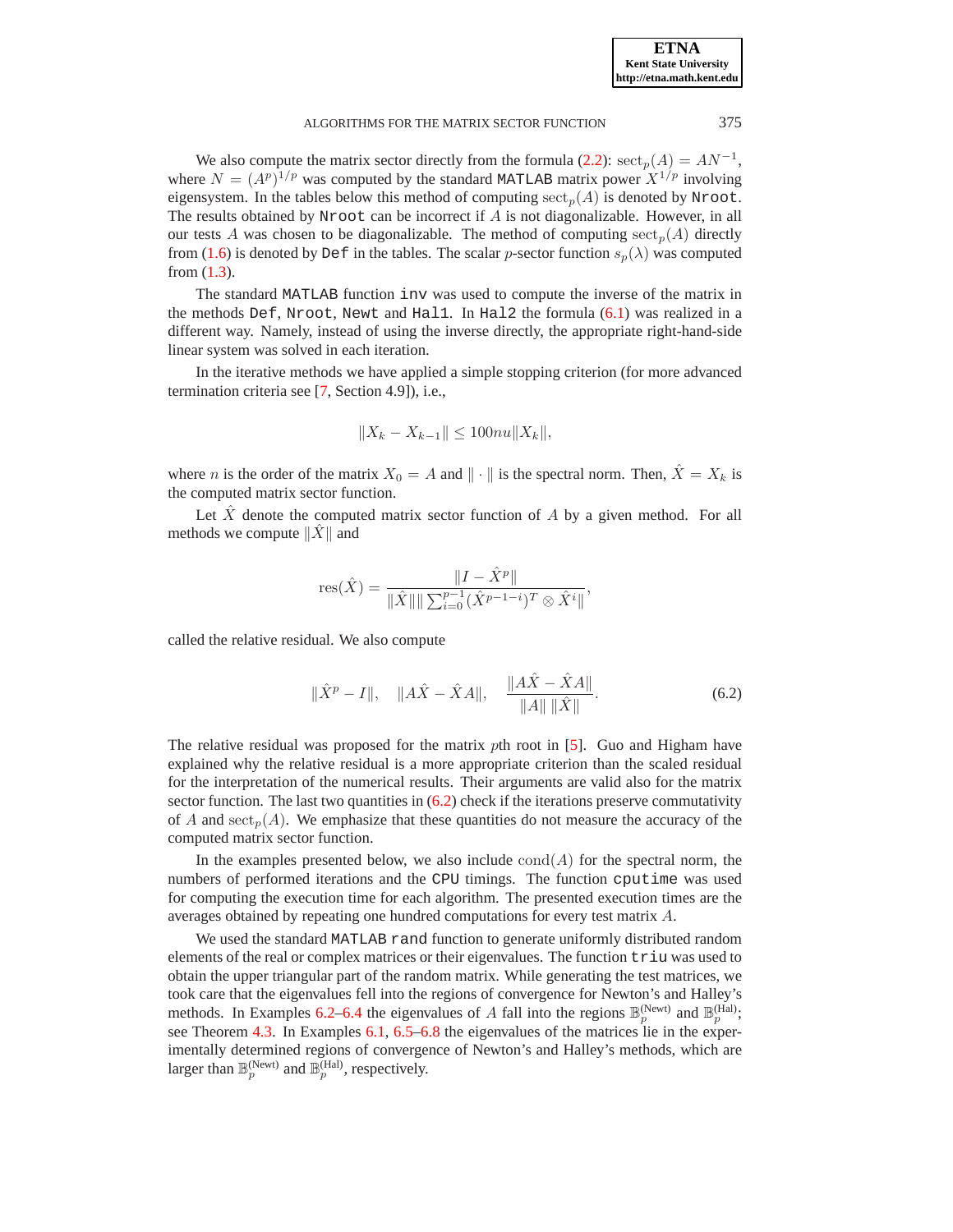<span id="page-18-2"></span>Let  $Y = A^{1/p}$  and let us consider the following block companion matrix

$$
C = \begin{bmatrix} 0 & I & & & \\ & 0 & I & & \\ & & \ddots & \ddots & \\ & & & \ddots & I \\ A & & & & 0 \end{bmatrix} \in \mathbb{C}^{pn \times pn}.
$$
 (6.3)

Then, (see [\[2\]](#page-24-4))

$$
\mathrm{sect}_p(C) = \left[ \begin{array}{ccccc} 0 & Y^{-1} & & 0 \\ \vdots & & 0 & \ddots & \\ 0 & & \ddots & \ddots & Y^{-1} \\ AY^{-1} & 0 & \cdots & 0 \end{array} \right].
$$

<span id="page-18-1"></span>In [\[2\]](#page-24-4) the authors write: *It would be interesting to know how the available methods for computing the matrix sector function behave if applied to the block companion matrix* C *with random* A. Therefore, we perform numerical experiments also for C. The results are given in Examples [6.7](#page-21-0) and [6.8.](#page-22-0) The eigenvalues of  $C$  are the pth roots of the eigenvalues of  $A$ . Therefore, C has several eigenvalues of the same modulus.

EXAMPLE 6.1. Let  $p = 4$  and A be in real Schur form:

$$
A = \left[ \begin{array}{rrr} 1 & 2 & 0 & 0 \\ -2 & 1 & -450 & 0 \\ 0 & 0 & 1 & 3 \\ 0 & 0 & -3 & 1 \end{array} \right].
$$

The matrix A has the following eigenvalues:  $1 \pm 2i$ ,  $1 \pm 3i$ . The matrix sector function  $S = \operatorname{sect}_p(A)$  is equal to

$$
S = \left[ \begin{array}{rrrr} 0 & 1 & 0 & -90 \\ -1 & 0 & -90 & 0 \\ 0 & 0 & 0 & 1 \\ 0 & 0 & -1 & 0 \end{array} \right]
$$

.

The results are given in Table [6.1.](#page-19-2) In the first column we include the norms  $\|\hat{X} - S\|$ . All results are satisfactory.

<span id="page-18-0"></span>EXAMPLE 6.2. Let  $A = [a_{ij}]$  be an  $8 \times 8$  matrix in real Schur form with complex eigenvalues  $\frac{-k^2}{10} \pm ik, k = 1, 2, 3, 4$ , and elements  $a_{23}, a_{45}, a_{67}$  equal to  $-450$ ; see [\[5\]](#page-24-12). The other elements in the upper triangle are zero. The spectral norm of A is equal to  $||A|| = 4.5 \times 10^2$ . The matrix A is ill-conditioned. When  $p < 21$ , only for  $p = 3, 4, 7$  the eigenvalues of A lie in the convergence regions  $\mathbb{B}_p^{(\text{Newt})}$  and  $\mathbb{B}_p^{(\text{Hal})}$ . The results are summarized in Table [6.2.](#page-19-3) For  $p = 7$  the commutativity condition is not well satisfied by the matrix sector function computed by Hal2, because  $||XA - AX||$  is not small; see the first condition in [\(2.1\)](#page-2-1). We observed this also in some other examples, especially for larger  $p$  or  $n$ . On the other hand, there are some examples where the situation is the opposite — the first version of Halley's method gives worse results than the second one with respect to the commutativity; see Tables [6.3](#page-20-0) and [6.4.](#page-20-1)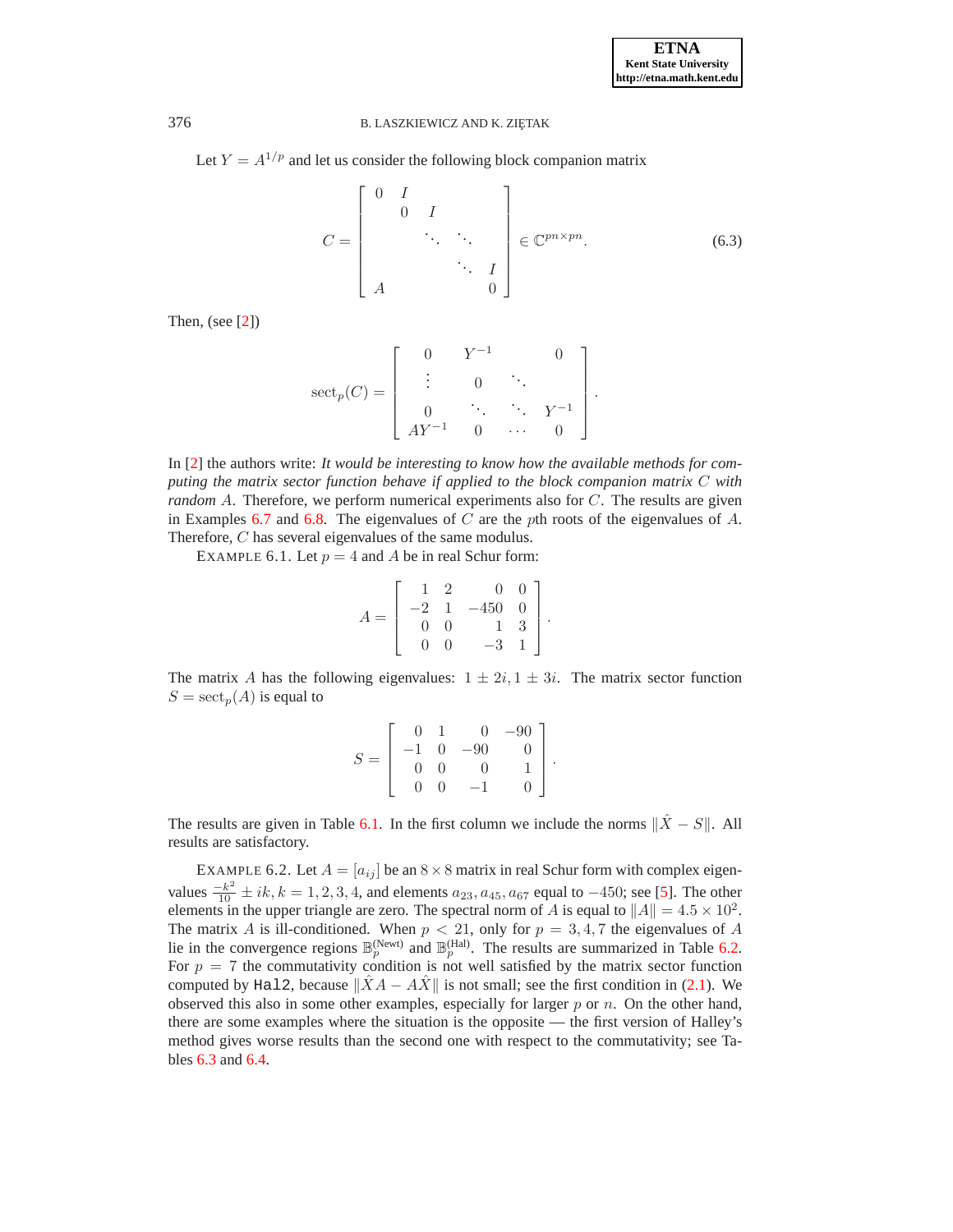$1.55e - 17$ 

#### ALGORITHMS FOR THE MATRIX SECTOR FUNCTION

TABLE 6.1

<span id="page-19-2"></span>Results for A of order  $n = 4$  (in real Schur form) from Example 6.1, cond(A) = 2.86  $\times$  10<sup>4</sup>.

 $p = 4, ||\hat{X}|| = 90, iter_{\text{Newt}} = 10, iter_{\text{Hall}} = 7, iter_{\text{Hall}} = 7$ 

| ala.         |              |              | $\ \hat{X} - S\ $ $\ \hat{X}^p - I\ $ $\operatorname{res}(\hat{X})$ | $\ \hat{X}A - A\hat{X}\ $ | $\ \hat{X}A - A\hat{X}\ $<br>$\ \hat{X}\ \ A\ $ |
|--------------|--------------|--------------|---------------------------------------------------------------------|---------------------------|-------------------------------------------------|
| Newt         | $1.57e - 14$ | $5.68e - 14$ | $2.48e - 18$                                                        | $6.86e-14$                | $1.69e - 18$                                    |
| Hal1         | $5.81e - 14$ | $1.92e - 30$ | $8.40e - 35$                                                        | $2.74e - 13$              | $6.78e - 18$                                    |
| Hal2         | $4.38e - 14$ | $2.84e - 14$ | $1.24e - 18$                                                        | $1.27e - 13$              | $3.14e - 18$                                    |
| cSch         | $2.01e - 14$ | $8.74e - 14$ | $3.81e - 18$                                                        | $1.76e - 13$              | $4.35e - 18$                                    |
| $cSch - ord$ | $1.11e-16$   | $2.84e - 14$ | $1.24e - 18$                                                        | $5.68e - 14$              | $1.40e - 18$                                    |
| rSch         | $6.12e - 17$ | $2.20e - 14$ | $9.62e - 19$                                                        | $\theta$                  | $\left( \right)$                                |
| $rSch - ord$ | $6.12e - 17$ | $2.20e - 14$ | $9.62e - 19$                                                        | 0                         | $\theta$                                        |
| Nroot        | $6.65e-14$   | $9.63e - 14$ | $4.20e - 18$                                                        | $2.95e - 13$              | $7.29e - 18$                                    |
| Def          | $1.03e - 13$ | $2.30e - 13$ | $1.00e - 17$                                                        | $2.50e - 13$              | $6.16e - 18$                                    |
|              |              |              |                                                                     |                           |                                                 |

TABLE 6.2

<span id="page-19-3"></span>Results for A of order  $n = 8$  (in real Schur form) from Example 6.2, cond(A) =  $1.4 \times 10^9$ .

|  | $p = 3, \ X\  = 1.8 \times 10^6,$ $iter_{\text{Newt}} = 9,$ $iter_{\text{Hall}} = 6,$ $iter_{\text{Hall}} = 6$ |  |  |  |
|--|----------------------------------------------------------------------------------------------------------------|--|--|--|
|--|----------------------------------------------------------------------------------------------------------------|--|--|--|

| alg.         | CPU           | $\ \hat{X}^p-I\ $ | $res(\hat{X})$ | $\ \hat{X}A - A\hat{X}\ $                                                                                                                 | $\ \hat{X}A - A\hat{X}\ $<br>$\ \hat{X}\ \ A\ $ |
|--------------|---------------|-------------------|----------------|-------------------------------------------------------------------------------------------------------------------------------------------|-------------------------------------------------|
| Newt         | $6.41e - 03$  | $9.86e - 10$      | $1.80e - 28$   | $3.67e - 09$                                                                                                                              | $4.60e - 18$                                    |
| Hal1         | $6.41e - 03$  | $9.44e - 10$      | $1.72e - 28$   | $6.58e - 09$                                                                                                                              | $8.25e - 18$                                    |
| Hal2         | $5.00e - 03$  | $5.85e - 10$      | $1.07e - 28$   | $4.99e - 08$                                                                                                                              | $6.26e - 17$                                    |
| cSch         | $6.56e - 03$  | $3.78e - 09$      | $2.71e - 28$   | $3.21e - 0.9$                                                                                                                             | $4.02e - 18$                                    |
| $cSch - ord$ | $4.84e - 03$  | $2.10e - 0.9$     | $3.82e - 28$   | $4.99e - 09$                                                                                                                              | $6.26e - 18$                                    |
| rSch         | $1.13e - 02$  | $3.01e - 0.9$     | $5.49e - 28$   | $6.64e - 10$                                                                                                                              | $8.34e - 19$                                    |
| $rSch - ord$ | $7.81e - 03$  | $3.01e - 0.9$     | $5.49e - 28$   | $6.64e - 10$                                                                                                                              | $8.34e - 19$                                    |
| Nroot        | $4.69e - 04$  | $8.14e - 09$      | $1.48e - 27$   | $1.61e-08$                                                                                                                                | $2.02e - 17$                                    |
| Def          | $2.50e - 03$  | $9.65e - 09$      | $1.76e - 27$   | $1.33e - 08$                                                                                                                              | $1.66e - 17$                                    |
|              |               |                   |                |                                                                                                                                           |                                                 |
|              |               |                   |                | $p = 7, \ \hat{X}\  = 1.99 \times 10^6, \text{ iter}_{\text{Newt}} = 15, \text{ iter}_{\text{Hall}} = 9, \text{ iter}_{\text{Hall}} = 10$ |                                                 |
| alg.         | CPU           | $\ \hat{X}^p-I\ $ | $res(\hat{X})$ | $  A\hat{X} - \hat{X}A  $                                                                                                                 | $  A\hat{X}-\hat{X}A  $<br>  X     A            |
| Newt         | $8.91e - 03$  | $2.06e - 0.9$     | $3.21e - 28$   | $4.39e - 0.9$                                                                                                                             | $4.89e - 18$                                    |
| Hal1         | $1.14e - 02$  | $1.75e - 09$      | $2.72e - 28$   | $6.72e - 09$                                                                                                                              | $7.49e - 18$                                    |
| Ha12         | $7.19e - 03$  | $1.30e - 0.9$     | $2.03e - 28$   | $6.65e - 05$                                                                                                                              | $7.41e - 14$                                    |
| cSch         | $8.44e - 03$  | $6.95e - 09$      | $1.08e - 27$   | $2.55e - 09$                                                                                                                              | $2.85e - 18$                                    |
| $cSch - ord$ | $7.97e - 03$  | $2.38e - 0.9$     | $3.71e - 28$   | $5.28e - 09$                                                                                                                              | $5.88e - 18$                                    |
| rSch         | $1.58e - 02$  | $6.21e - 0.9$     | $9.68e - 28$   | $7.26e - 10$                                                                                                                              | $8.09e - 19$                                    |
| $rSch - ord$ | $1.77e - 0.2$ | $6.21e - 0.9$     | $9.68e - 28$   | $7.26e - 10$                                                                                                                              | $8.09e - 19$                                    |

<span id="page-19-4"></span>EXAMPLE 6.3. Let now  $A = D + T$  be complex upper triangular, where  $D = diag(\lambda_j)$ is complex,  $\lambda_j = x_j + iy_j$  for  $x_j, y_j \in [-100, 100]$ , and T is a real random upper triangular matrix with zero elements on the main diagonal. The nonzero elements of  $T$  are generated by rand from the interval  $[-1, 1]$ . In Table 6.3 we present the results for  $p = 5$  and  $n = 40$ . The matrix A is well conditioned and  $||A|| = 1.27e + 02$ .

 $1.41e-03$   $2.40e-08$   $3.74e-27$   $1.39e-08$ 

Def

<span id="page-19-1"></span><span id="page-19-0"></span>EXAMPLE 6.4. Let the matrix  $A \in \mathbb{C}^{10 \times 10}$  be generated as in Example 6.3. In Table 6.4 we present the results obtained for  $p = 4$  and  $p = 10$ . The results obtained for  $p = 4$  by the reordered complex Schur algorithm are worse than without reordering. Newton's method works very well.

EXAMPLE 6.5. Let  $A \in \mathbb{C}^{10 \times 10}$  be the Grear matrix, a Toeplitz matrix with sensitive

377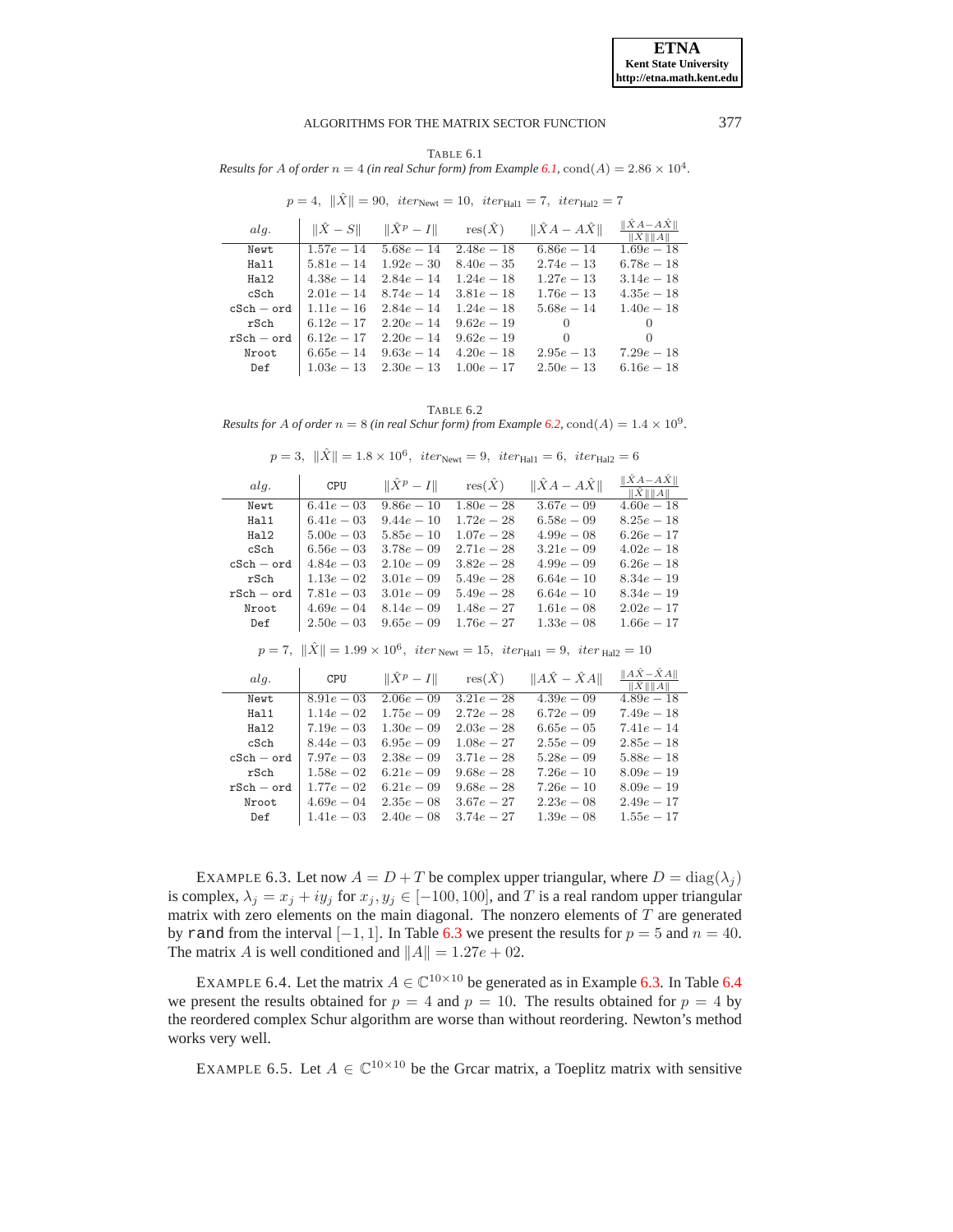TABLE 6.3

<span id="page-20-0"></span>Results for complex upper triangular A of order  $n = 40$  from Example 6.3, cond(A) = 9.8.

 $p = 5, \|\hat{X}\| = 1.1, \text{ iter}_{\text{Newt}} = 28, \text{ iter}_{\text{Hall}} = 16, \text{ iter}_{\text{Hall}} = 16$ 

| a l q.       | CPU           |                           |              | $\ \hat{X}^p - I\ $ $res(\hat{X})$ $\ A\hat{X} - \hat{X}A\ $ | $  A\hat{X}-\hat{X}A  $<br>$\ \hat{X}\ \ A\ $ |
|--------------|---------------|---------------------------|--------------|--------------------------------------------------------------|-----------------------------------------------|
| Newt         | $4.11e - 01$  | $7.23e - 16$              | $1.36e - 16$ | $5.05e - 15$                                                 | $3.75e - 17$                                  |
| Hal1         | $5.41e - 01$  | $1.79e - 15$              | $3.36e - 16$ | $2.43e - 11$                                                 | $1.80e - 13$                                  |
| Hal2         | $2.31e - 01$  | $8.26e - 16$              | $1.55e - 16$ | $3.58e - 15$                                                 | $2.66e - 17$                                  |
| cSch         | $1.42e - 01$  | $1.11e-15$ $2.09e-16$     |              | $1.89e - 15$                                                 | $1.40e - 17$                                  |
| $cSch - ord$ | $3.08e - 02$  | $8.98e - 15$              | $1.69e - 15$ | $8.95e - 15$                                                 | $6.64e - 17$                                  |
| Nroot        | $5.47e - 0.3$ | $5.34e-15$ $1.00e-15$     |              | $4.59e - 15$                                                 | $3.41e - 17$                                  |
| Def          | $3.75e - 02$  | $1.64e - 15$ $3.08e - 16$ |              | $3.27e - 15$                                                 | $2.43e - 17$                                  |
|              |               |                           |              |                                                              |                                               |

TABLE 6.4 Results for complex upper triangular A of order  $n = 10$  from Example 6.4.

| alg.         | CPU           | $\ \hat{X}^p-I\ $ | $res(\hat{X})$ | $  A\hat{X} - \hat{X}A  $                                                                                                        | $  A\hat{X}-\hat{X}A  $<br>$\ \hat{X}\ \ A\ $ |
|--------------|---------------|-------------------|----------------|----------------------------------------------------------------------------------------------------------------------------------|-----------------------------------------------|
| Newt         | $3.11e - 0.2$ | $4.44e - 16$      | $1.10e-16$     | $1.70e - 15$                                                                                                                     | $1.76e - 17$                                  |
| Hal1         | $3.94e - 02$  | $8.88e - 16$      | $2.19e - 16$   | $5.20e - 15$                                                                                                                     | $5.38e - 17$                                  |
| Hal2         | $1.80e - 0.2$ | $5.21e - 18$      | $1.29e - 18$   | $1.22e - 15$                                                                                                                     | $1.26e - 17$                                  |
| cSch         | $8.28e - 03$  | $5.20e - 18$      | $1.28e - 18$   | $4.66e-16$                                                                                                                       | $4.82e - 18$                                  |
| $cSch - ord$ | $5.63e - 03$  | $2.22e - 15$      | $5.48e - 16$   | $1.90e - 15$                                                                                                                     | $1.97e - 17$                                  |
| Nroot        | $1.09e - 03$  | $3.12e - 15$      | $7.70e - 16$   | $8.31e - 16$                                                                                                                     | $8.59e - 18$                                  |
| Def          | $1.56e - 03$  | $9.28e - 16$      | $2.29e - 16$   | $1.09e - 15$                                                                                                                     | $1.13e - 17$                                  |
|              |               |                   |                | $p = 10$ , cond(A) = 6.4, $\ \hat{X}\  = 1.02$ , iter <sub>Newt</sub> = 51, iter <sub>Hall</sub> = 28, iter <sub>Hal2</sub> = 28 |                                               |
| alg.         | CPU           | $\ \hat{X}^p-I\ $ | $res(\hat{X})$ | $  A\hat{X} - \hat{X}A  $                                                                                                        | $  A\hat{X}-\hat{X}A  $<br>  X     A          |
| Newt         | $5.23e - 02$  | $1.31e - 15$      | $1.28e - 16$   | $2.00e-15$                                                                                                                       | $1.67e - 17$                                  |
| Hal1         | $5.25e - 02$  | $2.09e - 15$      | $2.04e - 16$   | $6.04e - 08$                                                                                                                     | $5.07e - 10$                                  |
| Ha12         | $2.88e - 02$  | $8.90e - 16$      | $8.70e - 17$   | $1.45e - 15$                                                                                                                     | $1.21e - 17$                                  |
| cSch         | $1.20e - 0.2$ | $1.28e - 15$      | $1.25e - 16$   | $4.68e - 16$                                                                                                                     | $3.93e - 18$                                  |
| $cSch - ord$ | $3.44e - 03$  | $7.12e - 15$      | $6.96e - 16$   | $1.91e-15$                                                                                                                       | $1.60e - 17$                                  |
| Nroot        | $1.56e - 04$  | $5.36e - 15$      | $5.24e - 16$   | $1.09e - 15$                                                                                                                     | $9.15e - 18$                                  |
| Def          | $2.66e - 03$  | $2.17e - 15$      | $2.12e - 16$   | $8.01e - 16$                                                                                                                     | $6.72e - 18$                                  |

<span id="page-20-1"></span> $p=4,\ \, \text{cond}(A)=2.8,\ \, \lVert \hat{X} \rVert=1.01,\ \, iter_{\text{Newt}}=22,\ \, iter_{\text{Hall}}=13,\ \, iter_{\text{Hal2}}=13$ 

eigenvalues generated by the MATLAB command gallery ( $'$ grcar', 10). The matrix A is well conditioned and  $||A|| = 3.11$ . The results are presented in Table 6.5. The accuracy of the computed matrix sector is similar for all methods.

<span id="page-20-2"></span>EXAMPLE 6.6. Let  $A \in \mathbb{R}^{n \times n}$  be in real Schur form. Each block on the main diagonal is either  $1 \times 1$  with real eigenvalues generated from the interval  $[-2, 2]$ , or  $2 \times 2$  having complex conjugate eigenvalues  $\lambda_j = x_j \pm iy_j, x_j, y_j \in [-2,2]$ . The nonzero elements of A are randomly generated from the interval  $[-1, 1]$ . The number of pairs of complex eigenvalues was also randomly generated. All eigenvalues belong to the region  $\mathbb{B}_n^{(Hal)}$  and to the numerically determined convergence region of Newton's method. The results for  $n = 20$ are presented in Table 6.6. The complex eigenvalues lie near the boundaries of the regions of convergence; see Figure 6.1. The matrix  $A$  has 16 real eigenvalues: four of them satisfy  $0.2 < |\lambda| < 0.5$  and four of them satisfy  $|\lambda| < 0.2$ . The matrix V of eigenvectors of  $A = V \text{diag}(\lambda_i) V^{-1}$  is ill-conditioned: cond $(V) = 2.91 \times 10^5$ . Therefore, the matrix sector function computed by Nroot and Def is less accurate than by other methods. The real Schur algorithm with reordering gives a little better results than without reordering.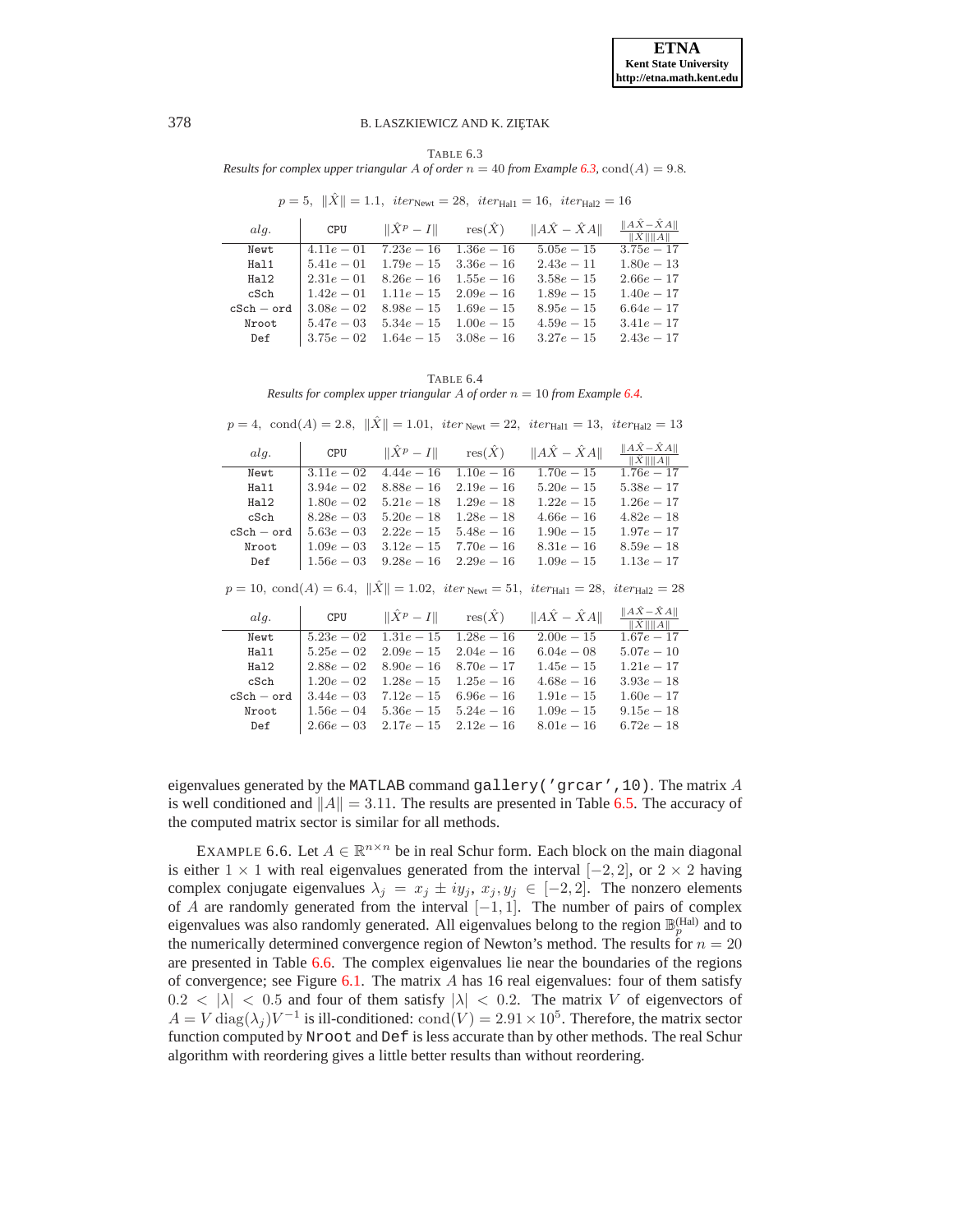TABLE 6.5 Results for Grcar complex matrix A of order  $n = 10$  from Example 6.5, cond(A) = 2.89.

<span id="page-21-1"></span>

|              |               |                   |                | $p = 9,$ $  X   = 2.37,$ $iter_{\text{Newt}} = 13,$ $iter_{\text{Hall}} = 7,$ $iter_{\text{Hall}} = 7$ |                                      |
|--------------|---------------|-------------------|----------------|--------------------------------------------------------------------------------------------------------|--------------------------------------|
| alg.         | CPU           | $\ \hat{X}^p-I\ $ | $res(\hat{X})$ | $  A\hat{X} - \hat{X}A  $                                                                              | $  A\hat{X}-\hat{X}A  $<br>  X     A |
| Newt         | $1.48e - 02$  | $4.24e - 15$      | $1.39e - 17$   | $2.03e-15$                                                                                             | $2.76e - 16$                         |
| Hal1         | $2.50e - 02$  | $4.05e-15$        | $1.32e - 17$   | $3.44e - 14$                                                                                           | $4.67e-15$                           |
| Ha12         | $8.28e - 03$  | $2.53e - 15$      | $8.28e - 18$   | $2.28e - 15$                                                                                           | $3.10e - 16$                         |
| cSch         | $3.08e - 02$  | $3.70e - 14$      | $1.21e-16$     | $1.05e-14$                                                                                             | $1.42e - 15$                         |
| $cSch - ord$ | $1.81e - 02$  | $3.71e - 14$      | $1.21e-16$     | $1.02e - 14$                                                                                           | $1.38e - 15$                         |
| rSch         | $1.73e - 02$  | $3.57e - 14$      | $1.17e-16$     | $1.04e - 14$                                                                                           | $1.41e - 15$                         |
| $rSch - ord$ | $1.31e - 0.2$ | $2.95e - 14$      | $9.64e - 17$   | $1.10e-14$                                                                                             | $1.49e - 15$                         |
| Nroot        | $1.56e - 03$  | $1.63e - 14$      | $5.33e - 17$   | $6.53e-15$                                                                                             | $8.85e - 16$                         |
| Def          | $2.03e - 03$  | $1.56e - 14$      | $5.12e - 17$   | $4.07e-14$                                                                                             | $5.52e - 15$                         |

<span id="page-21-2"></span>TABLE 6.6 Results for A of order  $n = 20$  (in real Schur form) from Example 6.6, cond(A) = 6.8  $\times$  10<sup>5</sup>.

| $p = 4, \ \hat{X}\  = 4.35 \times 10^2, \text{ iter}_{\text{Newt}} = 43, \text{ iter}_{\text{Hall}} = 12, \text{ iter}_{\text{Hall}} = 12$ |              |                   |                |                           |                                        |  |  |
|--------------------------------------------------------------------------------------------------------------------------------------------|--------------|-------------------|----------------|---------------------------|----------------------------------------|--|--|
| alg.                                                                                                                                       | CPU          | $\ \hat{X}^p-I\ $ | $res(\hat{X})$ | $\ \hat{X}A - A\hat{X}\ $ | $\ \hat{X}A - A\hat{X}\ $<br>  X     A |  |  |
| Newt                                                                                                                                       | $7.98e - 02$ | $2.61e-13$        | $7.25e - 24$   | $3.38e - 08$              | $2.14e - 11$                           |  |  |
| Hal1                                                                                                                                       | $4.67e - 02$ | $5.00e - 13$      | $1.39e - 23$   | $1.50e - 12$              | $9.51e - 16$                           |  |  |
| Ha12                                                                                                                                       | $3.00e - 02$ | $2.04e - 13$      | $5.68e - 24$   | $3.59e - 12$              | $2.27e-15$                             |  |  |
| cSch                                                                                                                                       | $2.92e - 02$ | $2.62e - 13$      | $7.30e - 24$   | $6.90e - 14$              | $4.36e - 17$                           |  |  |
| $cSch - ord$                                                                                                                               | $1.52e - 01$ | $6.75e - 13$      | $1.88e - 23$   | $1.05e - 13$              | $5.89e - 17$                           |  |  |
| rSch                                                                                                                                       | $2.28e - 02$ | $2.07e - 11$      | $5.76e - 22$   | $8.25e - 14$              | $5.22e - 17$                           |  |  |
| $rSch - ord$                                                                                                                               | $7.17e-02$   | $1.05e - 12$      | $2.93e - 23$   | $9.30e - 14$              | $5.89e - 17$                           |  |  |
| Nroot                                                                                                                                      | $4.84e - 03$ | $5.94e - 09$      | $1.65e - 19$   | $1.46e - 10$              | $9.25e - 14$                           |  |  |
| Def                                                                                                                                        | $5.94e - 03$ | $4.23e-10$        | $1.18e - 20$   | $4.99e - 11$              | $3.16e - 14$                           |  |  |

<span id="page-21-0"></span>EXAMPLE 6.7. Let  $A \in \mathbb{R}^{8 \times 8}$  be generated as in Example 6.2 and let  $C \in \mathbb{R}^{8p \times 8p}$  be determined as  $(6.3)$ . The matrix C is very ill-conditioned. The results for C are summarized in Table 6.7. Now  $\hat{X}$  denotes the computed sect<sub>p</sub>(C). The matrix A has 4 pairs of conjugate complex eigenvalues. The eigenvalues of  $C$  are the pth roots of the eigenvalues of  $A$ . Therefore,  $C$  has 4 groups of eigenvalues with  $2p$  eigenvalues with the same modulus in each group. For  $p = 3$  and  $p = 6$  they are marked in Figure 6.2; see also Figure 6.1. In order to evaluate the accuracy of the computed real Schur decomposition of  $C$  by the MATLAB function schur we computed the eigenvalues of  $C$  in the following three ways:

 $\lambda_i^{(eig)}$ : eigenvalues of C computed by means of eig,

 $\lambda_1^{\text{(A)}}$ : eigenvalues of C computed as the pth roots of the exact eigenvalues of A,

 $\lambda_s^{(Sch)}$ : eigenvalues of C computed directly from the diagonal blocks of R from the real Schur decomposition of  $C$ .

We obtained, for  $p = 3$ ,

$$
\max_{j} |\lambda_{j}^{(\text{Sch})} - \lambda_{j}^{(\text{Al})}| = 3.62e - 11, \qquad \min_{j} |\lambda_{j}^{(\text{Sch})} - \lambda_{j}^{(\text{Al})}| = 8.46e - 13, \n\max_{j} |\lambda_{j}^{(\text{Sch})} - \lambda_{j}^{(\text{eig})}| = 4.41e - 11, \qquad \min_{j} |\lambda_{j}^{(\text{Sch})} - \lambda_{j}^{(\text{eig})}| = 1.88e - 12, \n\max_{j} |\lambda_{j}^{(\text{A})} - \lambda_{j}^{(\text{eig})}| = 1.44e - 11, \qquad \min_{j} |\lambda_{j}^{(\text{A})} - \lambda_{j}^{(\text{eig})}| = 7.45e - 16,
$$

379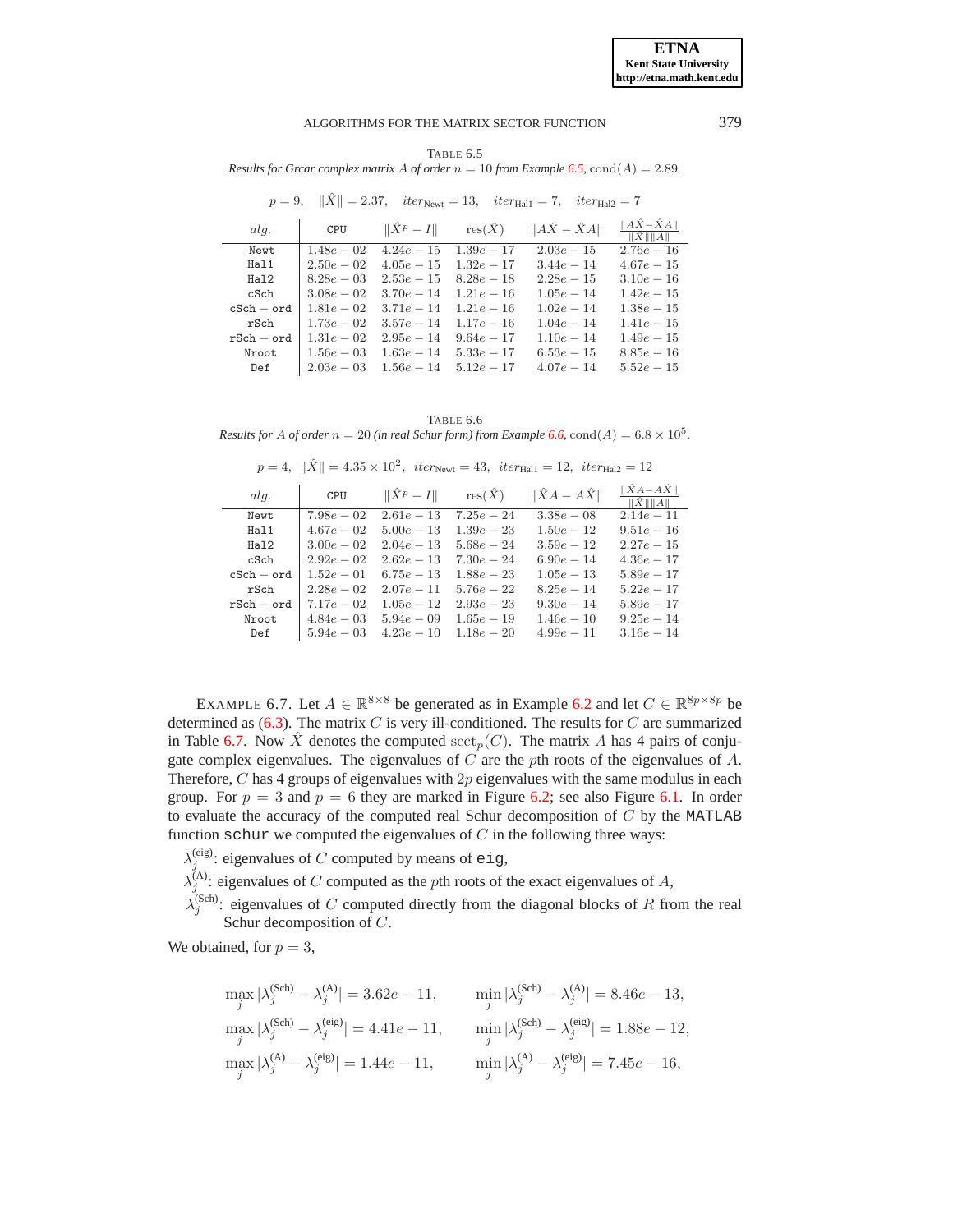and, for  $p = 6$ ,

$$
\max_{j} |\lambda_j^{(\text{Sch})} - \lambda_j^{(\text{A})}| = 1.54e - 10, \qquad \min_{j} |\lambda_j^{(\text{Sch})} - \lambda_j^{(\text{A})}| = 5.90e - 12,
$$
  

$$
\max_{j} |\lambda_j^{(\text{Sch})} - \lambda_j^{(\text{eig})}| = 1.46e - 10, \qquad \min_{j} |\lambda_j^{(\text{Sch})} - \lambda_j^{(\text{eig})}| = 2.95e - 12,
$$
  

$$
\max_{j} |\lambda_j^{(\text{A})} - \lambda_j^{(\text{eig})}| = 2.83e - 11, \qquad \min_{j} |\lambda_j^{(\text{A})} - \lambda_j^{(\text{eig})}| = 6.13e - 13.
$$

The inaccuracy in the computed Schur decompositions of  $C$  causes the matrix sector function computed by the Schur algorithms to be less accurate; see the values of res in Table [6.7.](#page-22-1) We notice that the norm of the matrix sector function of C is large. For  $n = 48$  and  $p = 6$  the matrix V of the eigenvectors of C is very ill-conditioned:  $\text{cond}(V) = 4.7 \times 10^7$ . Higham [\[7,](#page-24-0) Section 4.5] writes that since the conditioning of a matrix function  $f(A)$  is not necessarily related to cond(V), computing a matrix function  $f(A)$  via the spectral decomposition of A may be numerically unstable; see the results for Def.

TABLE 6.7 *Results for real C from Example* **6.7**,  $\text{cond}(C) = 1.4 \times 10^9$ .

<span id="page-22-1"></span>

|              |               |                   |                                     | $n = 24$ , $p = 3$ , $  X   = 1.71 \times 10^6$ , $iter_{\text{Newt}} = 8$ , $iter_{\text{Hall}} = 5$ , $iter_{\text{Hal2}} = 6$ |                                               |
|--------------|---------------|-------------------|-------------------------------------|----------------------------------------------------------------------------------------------------------------------------------|-----------------------------------------------|
| alg.         | CPU           | $\ \hat{X}^p-I\ $ | $res(\hat{X})$                      | $  C\hat{X} - \hat{X}C  $                                                                                                        | $  C\hat{X}-\hat{X}C  $<br>$\ \hat{X}\ \ C\ $ |
| Newt         | $1.80e - 0.2$ | $9.39e - 10$      | $1.87e - 28$                        | $2.32e - 09$                                                                                                                     | $2.99e - 18$                                  |
| Hal1         | $2.97e - 02$  | $4.07e - 09$      | $8.09e - 28$                        | $6.11e-09$                                                                                                                       | $7.89e - 18$                                  |
| Ha12         | $2.00e - 0.2$ | $1.05e - 0.9$     | $2.10e - 28$                        | $7.49e - 06$                                                                                                                     | $9.68e - 15$                                  |
| cSch         | $4.22e - 02$  | $1.34e - 06$      | $2.67e - 25$                        | $9.98e - 08$                                                                                                                     | $1.29e - 16$                                  |
| $cSch - ord$ | $1.53e - 02$  | $1.12e - 06$      | $2.23e - 25$                        | $9.92e - 08$                                                                                                                     | $1.28e - 16$                                  |
| rSch         | $7.23e - 02$  | $1.35e - 06$      | $2.68e - 25$                        | $9.98e - 08$                                                                                                                     | $1.29e - 16$                                  |
| $rSch - ord$ | $7.30e - 02$  | $1.34e - 06$      | $2.66e - 25$                        | $9.97e - 08$                                                                                                                     | $1.29e - 16$                                  |
| Nroot        | $2.81e - 03$  | $1.34e - 08$      | $2.67e - 27$                        | $5.44e - 09$                                                                                                                     | $7.03e - 18$                                  |
| Def          | $1.28e - 02$  | $6.60e - 08$      | $1.31e - 26$                        | $2.44e - 07$                                                                                                                     | $3.15e - 16$                                  |
|              |               |                   |                                     |                                                                                                                                  |                                               |
|              |               |                   |                                     | $n = 48, p = 6,   \hat{X}   = 8.76 \times 10^5, iter_{\text{Newt}} = 9, iter_{\text{Hall}} = 5, iter_{\text{Hall}} = 5$          |                                               |
| alg.         | CPU           |                   | $\ \hat{X}^p - I\ $ res $(\hat{X})$ | $  C\hat{X} - \hat{X}C  $                                                                                                        | $  C\hat{X}-\hat{X}C  $<br>$\ \hat{X}\ \ C\ $ |
| Newt         | $7.39e - 02$  | $2.99e - 0.9$     | $3.16e - 28$                        | $3.29e - 09$                                                                                                                     | $8.30e - 18$                                  |
| Hal1         | $8.84e - 02$  | $3.21e - 0.9$     | $3.40e - 28$                        | $1.36e - 09$                                                                                                                     | $3.44e - 18$                                  |
| Hal2         | $5.50e - 02$  | $2.21e-0.9$       | $2.34e - 28$                        | $8.45e - 07$                                                                                                                     | $2.14e - 15$                                  |
| cSch         | $2.55e - 01$  | $6.29e - 04$      | $6.65e - 23$                        | $3.70e - 08$                                                                                                                     | $9.34e - 17$                                  |
| $cSch - ord$ | $5.70e - 02$  | $4.87e - 03$      | $5.15e - 22$                        | $3.63e - 08$                                                                                                                     | $9.17e - 17$                                  |
| rSch         | $5.33e - 01$  | $9.43e - 04$      | $9.98e - 23$                        | $3.57e - 08$                                                                                                                     | $9.02e - 17$                                  |
| $rSch - ord$ | $2.54e - 01$  | $9.52e - 04$      | $1.01e - 22$                        | $3.81e - 08$                                                                                                                     | $9.62e - 17$                                  |
| Nroot        | $1.00e - 02$  | $2.15e-08$        | $2.27e - 27$                        | $2.86e - 09$                                                                                                                     | $7.22e - 18$                                  |

<span id="page-22-0"></span>EXAMPLE 6.8. Let  $A \in \mathbb{C}^{8 \times 8}$ ,  $A = D + T$ , where T is generated as in Example [6.3,](#page-19-4)  $D = \text{diag}(\lambda_i)$  is complex and  $\lambda_i$  are generated such that (compare [\(4.17\)](#page-10-6))

$$
|\lambda_j| \ge 1, \quad -\pi/(2p) < \arg(\lambda_j) < \pi/(2p).
$$

The eigenvalues of A have different moduli. The results for  $C \in \mathbb{C}^{8p \times 8p}$ , determined as in  $(6.3)$ , are summarized in Table [6.8.](#page-23-1) The matrix C is well-conditioned. The computed matrix sector function  $\ddot{X}$  has small norm and is computed accurately by all methods. In this example the Schur decomposition of  $C$  was computed with good accuracy. The differences between the eigenvalues of C computed by the three methods mentioned in the previous example were of the order  $10^{-15}$  or less.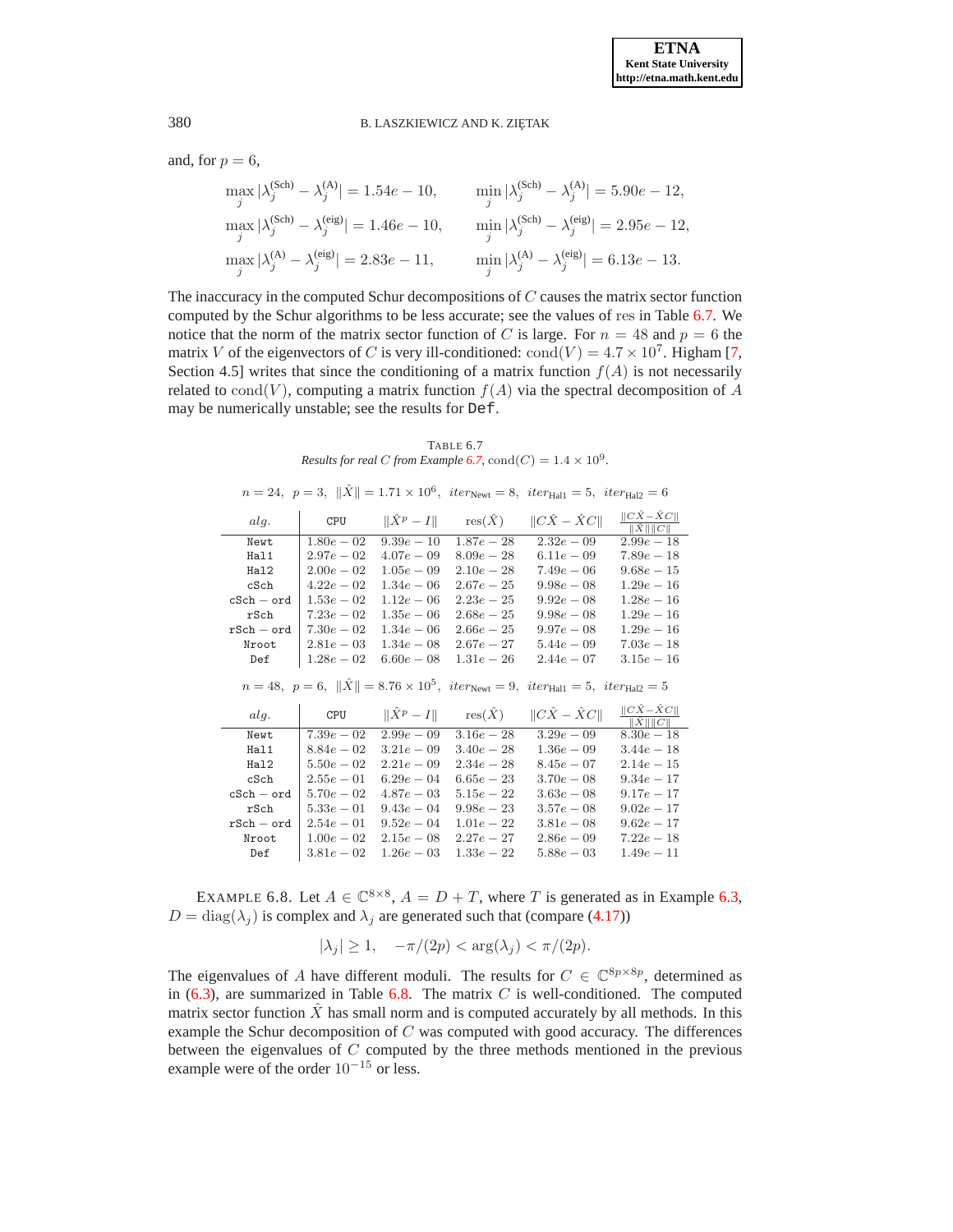

<span id="page-23-0"></span>FIGURE 6.1. Location of the eigenvalues of A from Example 6.6 and the convergence regions for Newton's method for  $p = 4$  (left); location of the eigenvalues of C from Example 6.7 and the convergence regions for Halley's method for  $p = 6$  (right).

TABLE 6.8 Results for C from Example 6.8,  $cond(C) = 5.55$ .

<span id="page-23-1"></span>

|              |              |              |                                     | $n = 48$ , $p = 6$ , $\ \hat{X}\  = 4.17$ , $iter_{\text{Newt}} = 7$ , $iter_{\text{Hall}} = 5$ , $iter_{\text{Hall}} = 5$ |                                               |
|--------------|--------------|--------------|-------------------------------------|----------------------------------------------------------------------------------------------------------------------------|-----------------------------------------------|
| ala.         | CPU          |              | $\ \hat{X}^p - I\ $ res $(\hat{X})$ | $  C\hat{X} - \hat{X}C  $                                                                                                  | $\ C\hat{X}-\hat{X}C\ $<br>$\ \hat{X}\ \ C\ $ |
| Newt         | $1.05e - 01$ | $9.06e - 16$ | $1.14e - 17$                        | $1.53e - 15$                                                                                                               | $6.63e - 17$                                  |
| Hal1         | $1.83e - 01$ | $1.24e - 15$ | $1.57e - 17$                        | $2.32e - 15$                                                                                                               | $1.00e-16$                                    |
| Hal2         | $8.14e - 02$ | $6.68e - 16$ | $8.44e - 18$                        | $1.00e-15$                                                                                                                 | $4.33e - 17$                                  |
| cSch         | $2.66e - 01$ | $3.99e - 14$ | $5.04e - 16$                        | $2.96e - 14$                                                                                                               | $1.28e - 15$                                  |
| $cSch - ord$ | $6.56e - 02$ | $4.28e - 14$ | $5.41e - 16$                        | $3.10e - 14$                                                                                                               | $1.34e - 15$                                  |
| Nroot        | $1.25e - 02$ | $2.99e - 15$ | $3.78e - 17$                        | $3.98e - 16$                                                                                                               | $1.72e - 17$                                  |
| Def          | $5.50e - 02$ | $1.42e - 14$ | $1.79e - 16$                        | $2.27e - 14$                                                                                                               | $9.82e - 16$                                  |

In the above numerical experiments the matrix sector function was computed directly from (1.7) using the standard matrix powering in MATLAB for  $X^{1/p}$ , which can be applied only to diagonalizable matrices. In [14] we present experiments obtained by another approach for computing  $(1.7)$ , in which we use the method of Guo and Higham [5] for the principal matrix pth root of a real matrix  $A$ . Their algorithm is in the Matrix Function Toolbox mf tool box in [7]. The method of Guo and Higham involves the real Schur decomposition, and in our numerical experiments the accuracy of  ${\rm sect}_p(A)$  computed from (1.7) using their method for the matrix pth root was not better than the accuracy of  $\operatorname{sect}_p(A)$  computed by the real and complex Schur algorithms.

7. Conclusions. In this paper we have investigated the properties of some algorithms for computing the matrix sector function. We derived the complex Schur algorithms with and without reordering and blocking. The complex Schur algorithm is applicable to all matrices for which the matrix sector function exists. The developed real Schur algorithm can be applied only to real matrices having no multiple complex eigenvalues in the sectors different from  $\Phi_0$  and  $\Phi_{p/2}$ .

We have determined the regions of convergence for Newton's and Halley's iterations applied to the matrix sector function. From the results known in the general theory of matrix

**ETNA Kent State University** http://etna.math.kent.edu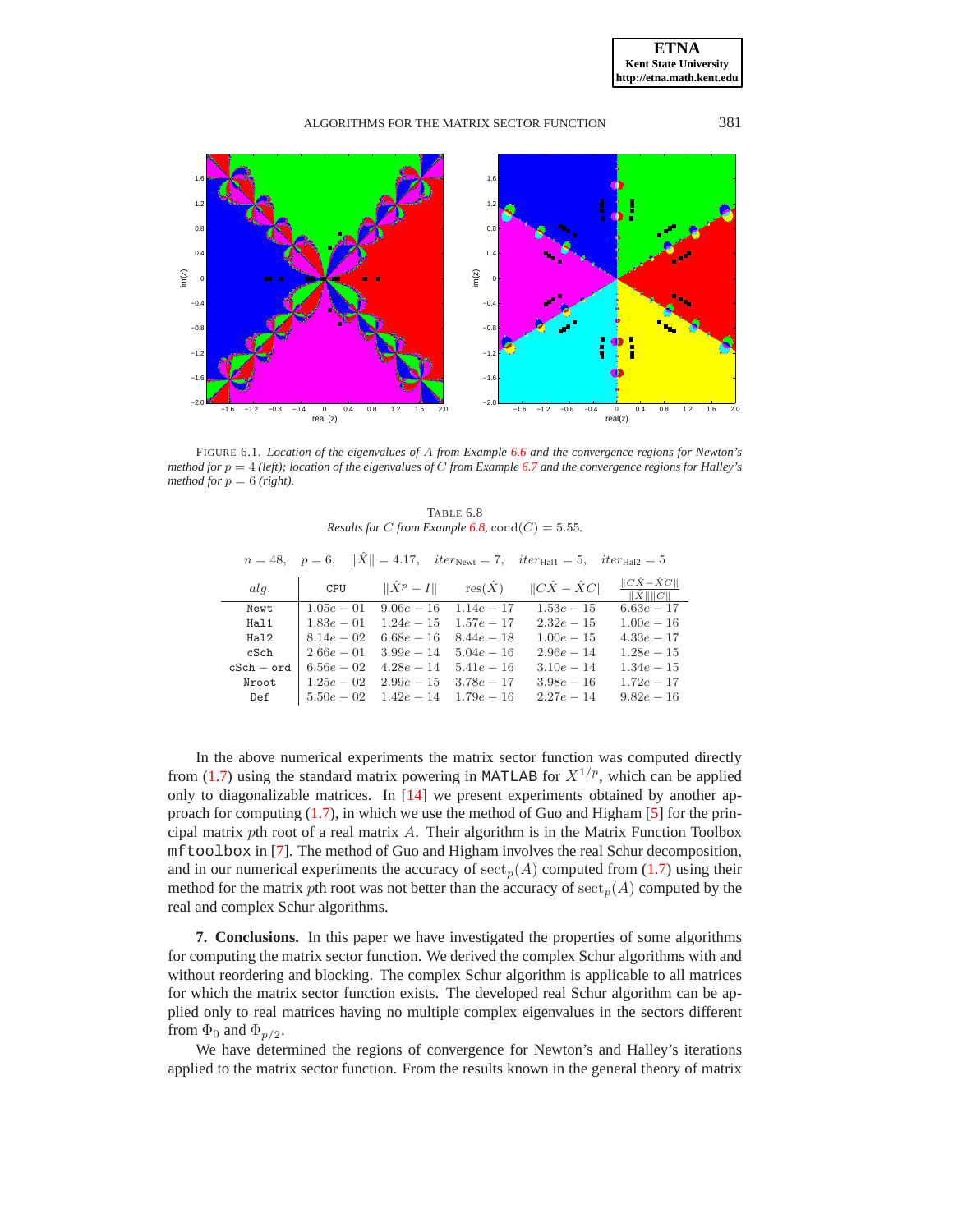

<span id="page-24-13"></span>FIGURE 6.2. *Location of the eigenvalues of* C *from Example [6.7](#page-21-0) and the convergence regions for Newton's method,*  $p = 3$  *and*  $p = 6$ *.* 

functions, we have deduced the stability of Newton's and Halley's methods for computing the matrix sector function in the sense considered in [\[7,](#page-24-0) Section 4.9]. Experimental results indicate that these iterative methods compute the matrix sector function with the same or better accuracy than other methods considered in this paper.

**Acknowledgements.** We are very grateful to Nicholas J. Higham for providing us a working version of his book [\[7\]](#page-24-0) and for discussions on matrix functions during conferences. We also thank Bruno Iannazzo and the referees for their helpful comments and suggestions.

#### REFERENCES

- <span id="page-24-7"></span><span id="page-24-4"></span>[1] A. H. AL-MOHY AND N. J. HIGHAM, *Computing the Frechet derivative of the matrix exponential, with an ´ application to condition number estimation*, SIAM J. Matrix Anal. Appl., 30 (2009), pp. 1639–1657.
- [2] D. A. BINI, N. J. HIGHAM, AND B. MEINI, *Algorithms for the matrix* p*th root*, Numer. Algorithms, 39 (2005), pp. 349–378.
- <span id="page-24-10"></span>[3] P. I. DAVIES AND N. J. HIGHAM, *A Schur-Parlett algorithm for computing matrix functions*, SIAM J. Matrix Anal. Appl., 25 (2003), pp. 464–485.
- <span id="page-24-9"></span>[4] G. H. GOLUB AND C. F. VAN LOAN, *Matrix Computation*, 3rd ed., Johns Hopkins University Press, Baltimore, 1996.
- <span id="page-24-12"></span>[5] CH.-H GUO AND N. J. HIGHAM, *A Schur-Newton method for the matrix* p*th root and its inverse*, SIAM J. Matrix Anal. Appl., 28 (2006), pp. 788–804.
- <span id="page-24-8"></span>[6] N. J. HIGHAM, *The matrix sign decomposition and its relation to the polar decomposition*, Linear Algebra Appl., 212/213 (1994), pp. 3–20.
- <span id="page-24-11"></span><span id="page-24-0"></span>[7] N. J. HIGHAM, *Functions of Matrices: Theory and Computations*, SIAM, Philadelphia, 2008.
- [8] N. J. HIGHAM, D. S. MACKEY, N. MACKEY, AND F. TISSEUR, *Computing the polar decomposition and the matrix sign decomposition in matrix groups*, SIAM J. Matrix Anal. Appl., 25 (2004), pp. 1178–1192.
- <span id="page-24-2"></span>[9] B. IANNAZZO, *On the Newton method for the matrix* p*th root*, SIAM J. Matrix Anal. Appl., 28 (2006), pp. 503–523.
- <span id="page-24-5"></span>[10] B. IANNAZZO, *Numerical solution of certain nonlinear matrix equations*, Ph.D. thesis, Universita degli Studi ` di Pisa, Facolta di Scienze Matematiche, Fisiche e Naturali, 2007. `
- <span id="page-24-3"></span>[11] B. IANNAZZO, *A family of rational iterations and its application to the computation of the matrix* p*th root*, SIAM J. Matrix Anal. Appl., 30 (2008), pp. 1445–1462.
- <span id="page-24-6"></span>[12] CH. KENNEY AND A. J. LAUB, *Polar decomposition and matrix sign function condition estimates*, SIAM J. Sci. Stat. Comput., 12 (1991), pp. 488–504.
- <span id="page-24-1"></span>[13] C. K. KOC AND B. BAKKALOGLU, *Halley method for the matrix sector function*, IEEE Trans. Automat. Control, 40 (1995), pp. 944–949.